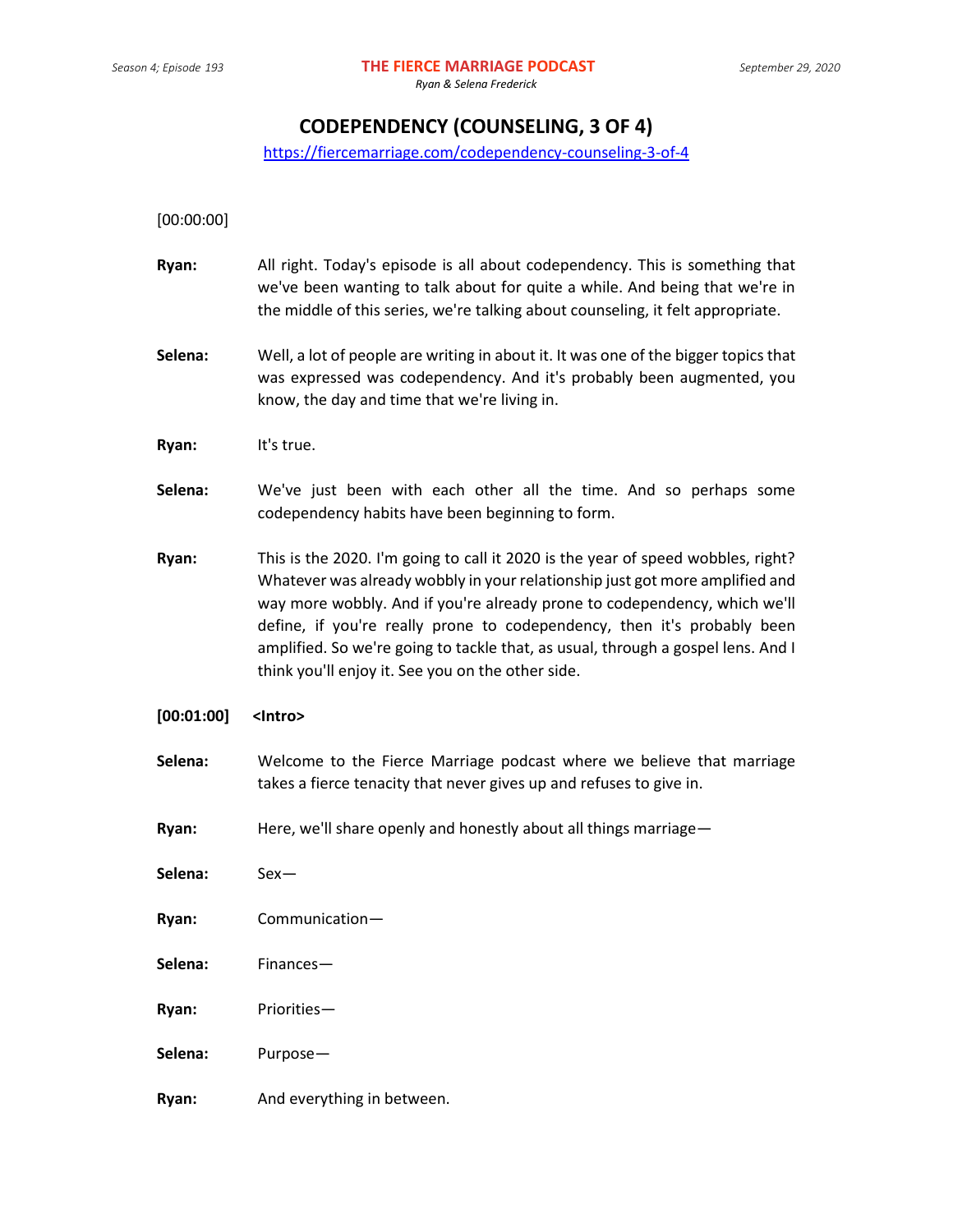| Selena: | Laugh, ponder, and join in our candid, gospel-centered conversations. This is |
|---------|-------------------------------------------------------------------------------|
|         | Fierce Marriage.                                                              |

#### **[00:01:34] <podcast begins>**

- **Selena:** This is kind of monumental. We had our very first counseling session ever in our whole 17 years of marriage and four years dating.
- **Ryan:** I would say formal counseling sessions.
- **Selena:** Formal, yeah. [inaudible] with transaction? Yes, yes.
- **Ryan:** There was a transaction. *[Selena chuckles]* Give me the monies.

**Selena:** Pay the monies. *[Both chuckles]* No. But overall I would say it was a pretty good experience. I walked away with some tools and some thoughts. It's amazing how someone else speaking into your situation can be so clear and not know. *[chuckles]* But they know humans, they know human behavior. So I was encouraged.

- **Ryan:** I don't know what I was expecting. But having never gone through a formal counseling before, I was like, okay, "We're going to come in and she's just going to read our mail." Like she's going to look us in the eye and be able to read our minds basically...
- **Selena:** You expected it to be like an Oracle or something, right? *[laughing]*
- **Ryan:** ...and tell us the secrets. No, I truly thought that they'd have all these deep insights. Honestly, it was kind of looking behind the veil moment for me in the sense of, oh, you know what? The counselors are just people who are trained with a set of tools and diagnostic tools and treatment tools for mental health, mental wellness. It's like you go to a doctor, right? Doctors can't just see through your body to know the bones broken, right? They have a tool to look at, oh, this bone is broken, and here's a tool to fix the bone. So in the same way, she just has these processes that she's starting to walk us through—
- **Selena:** Which are very clarifying and they're very illuminating for my heart and mind to see that, yes, these are the things that I'm mulling around and can't bring words to.
- **Ryan:** I think she was surprised at our level of unity I think in talking about stuff.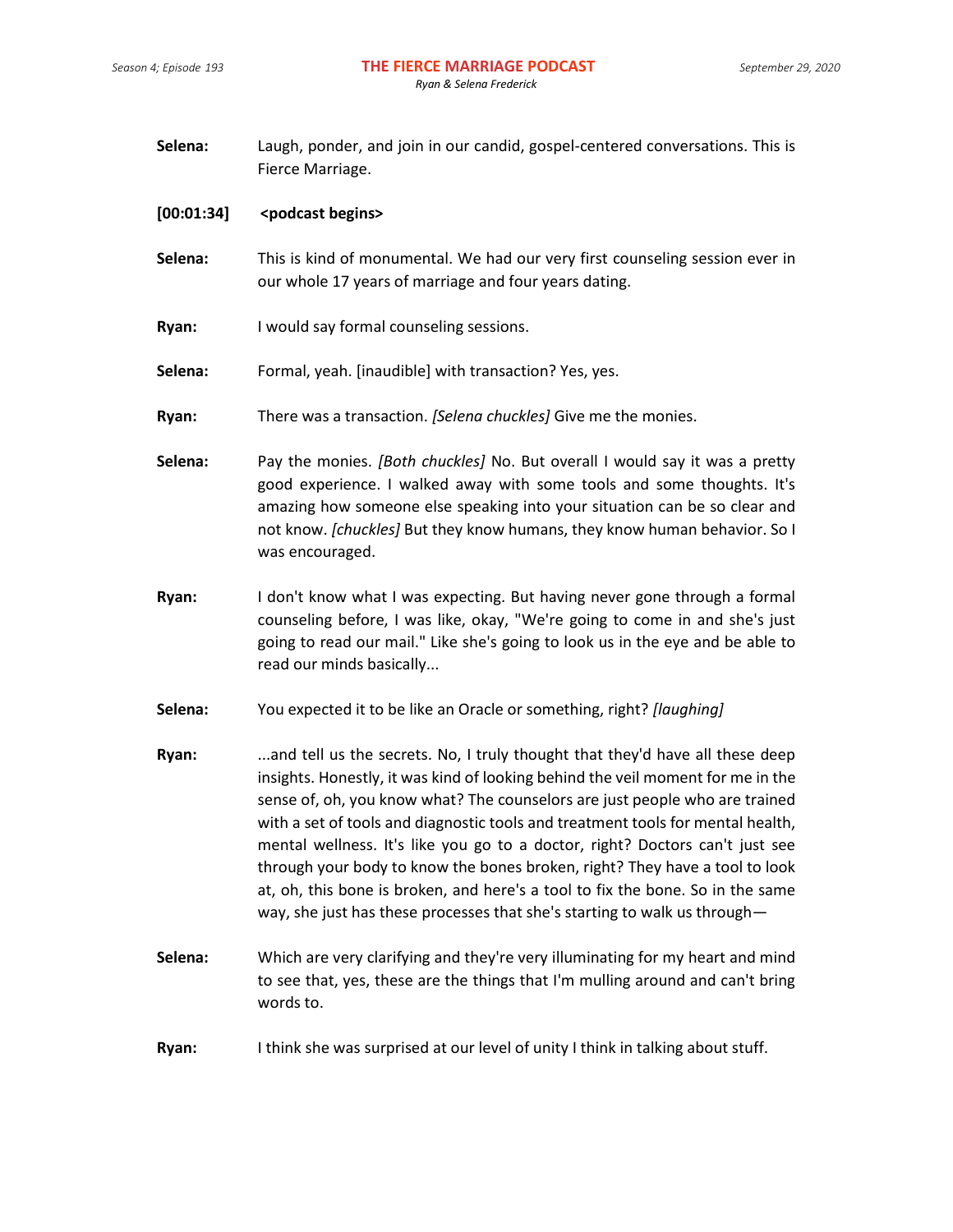- **Selena:** Yeah. But at the same time, sitting there, like, "What is she thinking?" *[chuckles]*
- **Ryan:** Yeah. Does she think that we're interrupting each other or whatnot?
- **Selena:** What is she reading and seeing that we're not?
- **Ryan:** What flaws is she picking out? What are you reading down? *[Both chuckles]* One of the things that she said that I think we're actually starting to work through is connecting our minds with our emotions. Because a lot of times you'll feel something and you don't cognitively. And that's our word, not hers. That we don't...consciously I'll stop and say, "Oh, I'm feeling these feelings. How can I deal with them in a healthy way as opposed just reacting to those feelings?"

One of the things that she said that I felt like really resonated with you was that we have these bad feelings, and then we have bad feelings about our bad feelings. *[Selena chuckles]* And so you beat yourself up because I shouldn't be yelling at my kids because I'm angry. Or I shouldn't be angry. So now I'm a terrible person.

- **Selena:** I don't know. I'm a perfect parent, first of all.
- **Ryan:** Theoretically. I mean, if ever, ever you raised your voice above my calm children. *[Selena laughs]* Please obey.
- **Selena:** Vipers and diapers.
- **Ryan:** *[laughing]* They're vipers and diapers. *[Both chuckles]*
- **Selena:** Anyways. No, that was. It was very helpful. Again, I'm super encouraged and I'm looking forward to our next session. She kind of laid out the pathway of what we're going to be doing and gave us some tools already. It's been very encouraging. There's nothing major that we're dealing with between each other, but there's some things on the peripheral that we've wanted to talk about extended family and how to love and how that affects our marriage. [00:05:00] And then, yeah, just being individuals dealing with individual things as human beings.
- **Ryan:** In case you're wondering, this is actually part three of a four-part series on counseling specifically. We're actually doing this. We've been meaning to do a thing on counseling for a while because we've never gone. We've known we've wanted to go because we've heard so many testimonies of people who have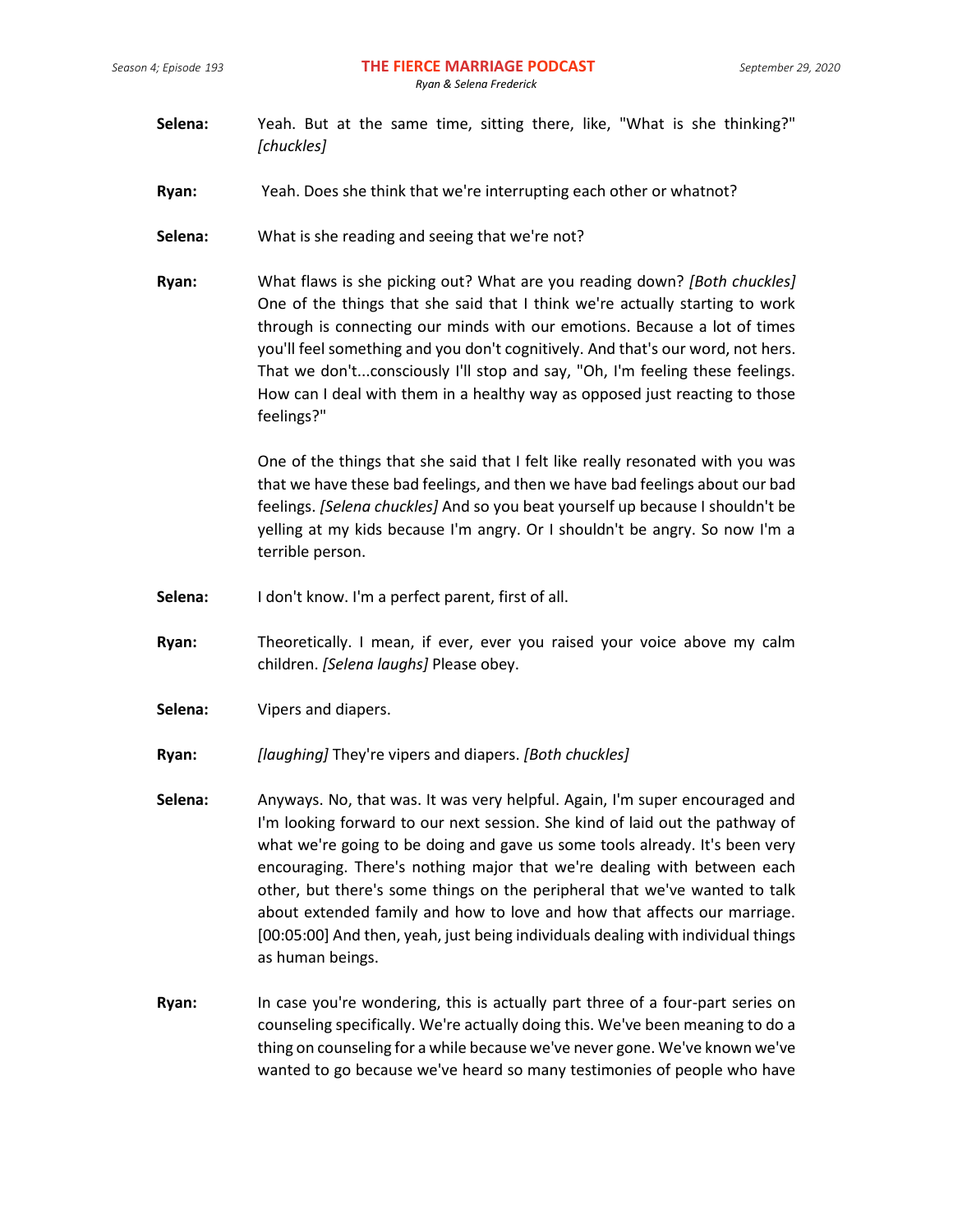been helped and how it helps men kind of break through different emotional issues. The same with wives.

Anyway, this is a unique series in that we're actually partnered with faithfulcounseling.com. We will tell you more at the end of this, but if this is something that piques your interest, you can actually go to the monthly thing and you can go to faithfulcounseling.com/FMP. That's for fierce marriage podcast. And that will give you 10% off your first month. But anyway, just know that that's why we're tackling these topics is because we've been wanting to do that for a while. There's this really unique kind of marriage of having this resource that we've been looking for in Faithful Counseling. So codependency.

- **Selena:** I love that. I love just providing an actual tangible [inaudible] resource because we're not selling like a coffee cup, which I love coffee cups. I'm the first person to buy them from anybody that I know that makes sense.
- **Ryan:** Selena comes home with coffee cups periodically. And I look at her and say, "Okay, which one are you getting rid of now?" *[Selena laughs]* One in, one out, baby. *[both laughs]* Because we have no room.
- **Selena:** Stop. Can you stop? *[chuckles]* I'm the first to say that we're not selling something here. We are, again, partnering with faithfulcounseling.com because we see a huge need. And I'm just so grateful that we can provide some sort of resource in that way.
- **Ryan:** And that's what we're using for our counseling recently.
- **Selena:** Yeah. Did you want to talk about any...?
- **Ryan:** I just want to remind everyone, make sure you leave a rating and a review on this podcast if you can.
- **Selena:** After you listen to the whole episode.
- **Ryan:** Yeah, yeah, go ahead. Or do a midstream. It's your call.
- **Selena:** No, I don't think so.
- **Ryan:** You hear that when Selena drops that truth bomb later, when she just drops the truth, and you're like...
- **Selena:** Because if you only listen for the first five minutes of something and then you try to rate it, I don't think that's very accurate.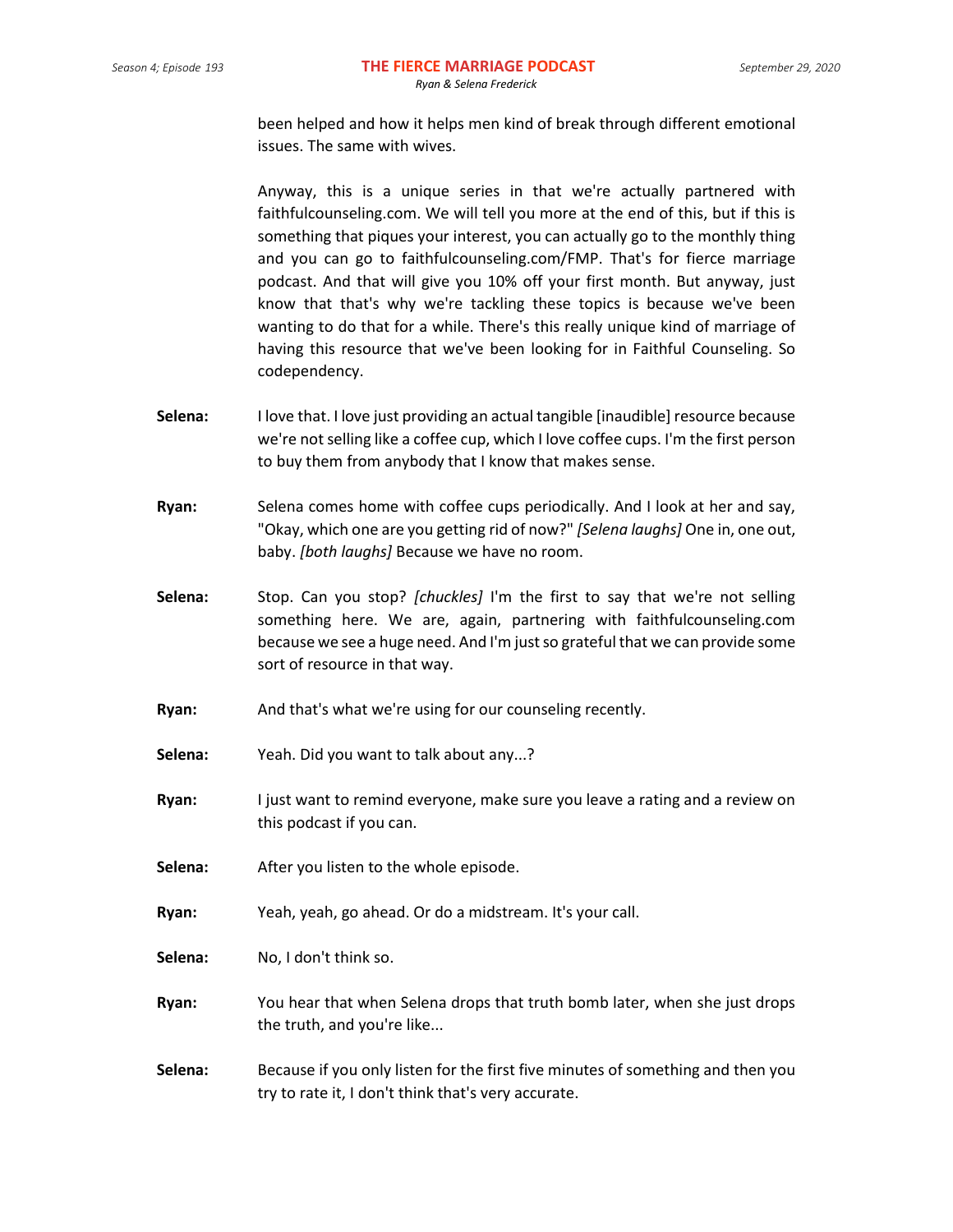- **Ryan:** So people that listen probably have heard one or more episodes.
- **Selena:** Hopefully. I don't know.
- **Ryan:** Go to iTunes, leave a rating, review. We hope we've earned a good rating and review from you so it helps others get to know what they can expect by giving us their ears. So yeah, with that we're going to dive right in. Okay. So what do you got for us?
- **Selena:** We're talking about codependency versus interdependency. First of all, there is a healthy God designed level of dependency between a husband and wife. There's this dependency that we should and can have with each other the whole leave, cleave, and unite kind of idea.
- **Ryan:** Interdependency.
- **Selena:** Interdependency, which we will define soon. But we wanted to kind of walk through some questions that maybe described a codependent relationship just to help us get a better picture and idea of what that might look like. We're also going to define some codependency even clear, and then walk through what biblical interdependency looks like and what that term even means.

So you may be getting some ideas already about what it is. And that's great. It's good. Smart people. Let's have some questions out there to you about how to know if you're in a codependent relationship or not. You may hear us joke, and it's never a joke at you. It's always a joke between us. And if we're joking, it's usually because there's a truth to it *[Both chuckles]* that we're exposing or not. He was reading through some of these questions, and we were just laughing about how some of the—

- **Ryan:** Selena was being hilarious while I was trying to read these questions to her.
- **Selena:** Yeah, because I was being sarcastic. But we just never want that to be put out on anybody. So first question. Are you unable to find satisfaction in your life outside of a specific person? I think in this marriage space would probably be namely your spouse.
- **Ryan:** Or your kids.
- **Selena:** Okay. True.
- **Ryan:** In the family arena, I think a lot of...especially if your marriage hasn't been healthy for a period of time—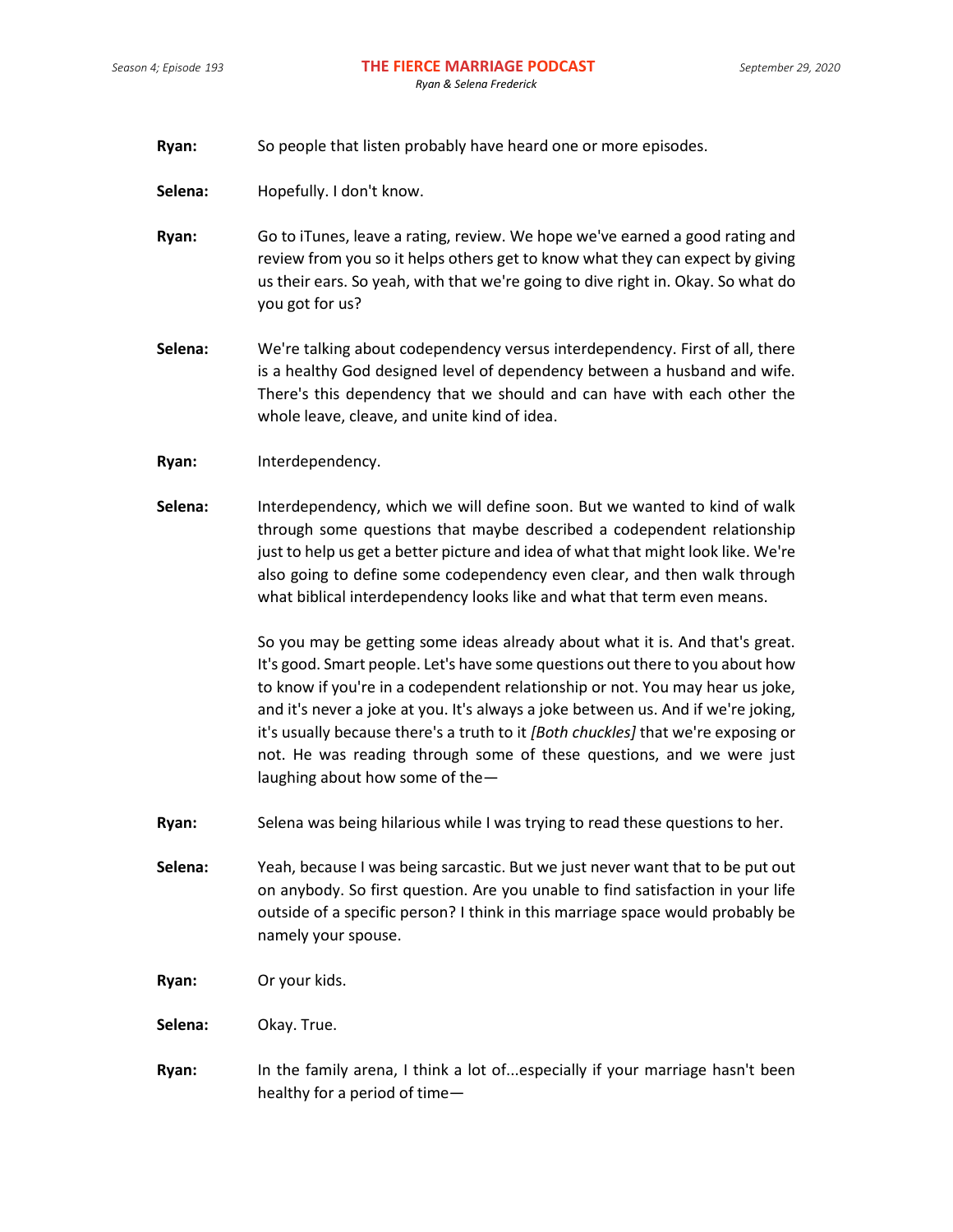**Selena:** It's easy to hide behind kids and find your identity.

- **Ryan:** Yeah, you tend to kind of divest your interest in your spouse and invest it into your kids, like you thought.
- **Selena:** It's a hard type of fight.

**Ryan:** This is not a salvageable thing with my spouse so I'm just going to pour myself into my kids. Yeah, that would be codependency. Next question.

- **Selena:** Do you recognize unhealthy behaviors in your partner but stay with him or her in spite of them?
- **Ryan:** Hmm. I'll use a classic textbook example. This is like an alcoholic husband and his enabling wife, where you see the unhealthy behavior but you can't survive either dealing with that or leaving...Not that we condone [00:10:00] leaving a marriage over something like that necessarily. It's a pastoral issue. So talk to your pastors about that. But the point we're trying to make is that you can't deal with it because you're so dependent on their approval. You can't deal with the issue.
- **Selena:** Yeah, dependent on them financially or obviously, very emotionally. I think when we say leaving, we say that with the idea of reconciliation back. So it's like a season of stepping away, having pastors walk through these hard times with you. And reconciliation is ultimately and always the goal. The third question is, are you giving support to your partner at the cost of your own mental, emotional, and physical health?
- **Ryan:** What do you mean by that?
- **Selena:** I was going to ask you. *[Both chuckles]* So are you...?
- **Ryan:** I mean, I think about, sorry, another version of addiction is drug addiction, or even sex addiction, pornography addiction, or even sex addiction. And what I mean by that is you've got kind of deviant sexual behaviors that are prevalent and repetitive in your life.
- **Selena:** Right. And you're wanting maybe that feeling of love and intimacy, so you're willing to compromise? Is that what you're saying?
- **Ryan:** Yeah, yeah. So I mean, with the drug addiction thing, it's a little bit different because you've got somebody who maybe is unable to work because they're addicted and it's completely ruining their ability to function in society. So now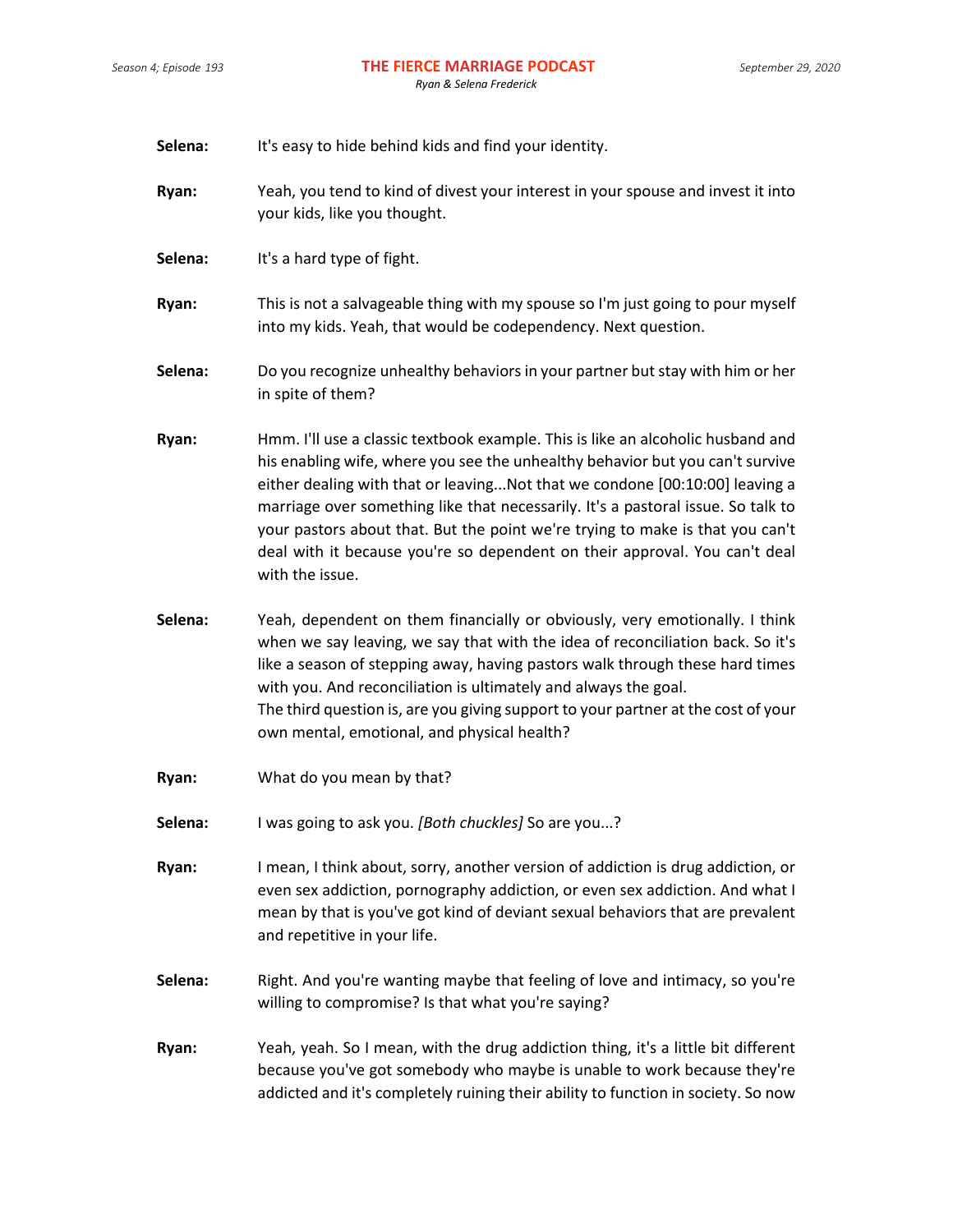you are propping them up somehow. So you're giving support at the cost of your own mental, emotional, physical health.

The sex side is, there's a spiritual aspect of it where you know...that's a very deep kind of topic to cover. But if someone's addicted to pornography and you know it, and you're allowing them to continue whether or not...you don't have to approve of it, but you can still, in a way, give support by allowing it to continue.

- **Selena:** Ignoring it and allowing it to continue. Yeah.
- **Ryan:** Yeah. And that will definitely cause you some mental and emotional problems.
- **Selena:** I want to bring up a question here that maybe you can answer. Because I think we've seen many couples deal with this. Like a job or career. So someone in the relationship wants to pursue something that, in my opinion, might seem a little bit more whimsical and less providing for your family. So the other one is then forced to kind of carry the burden of financial, also parenting, also emotional because one of them is following something that they can find somewhat of a fulfillment in and—
- **Ryan:** So I come to you and say, "Selena, I want to be a screenwriter. I'm going to go to Starbucks and spend all day writing scripts."
- **Selena:** That's very gratuitous.
- **Ryan:** I don't know. Maybe.
- **Selena:** I'm saying something that is if it's emotionally like trapping your spouse, right? Sort of like, "I'm going to do this. I want to do this," and the other ones just left kind of like, "Well, okay, I don't want our family to fall apart financially or emotionally. So okay, I'm going to do this so that we can make all of this work so that you can be good." So there's just this...

**Ryan:** Symmetrical.

- **Selena:** Yes.
- **Ryan:** Okay.
- **Selena:** Yes. I feel like I've seen that more often than not. Because it's a deep desire...
- **Ryan:** If it's not providing that, I would then put it or if it's not providing enough to justify its existence alone as an activity, right? If you're doing an activity that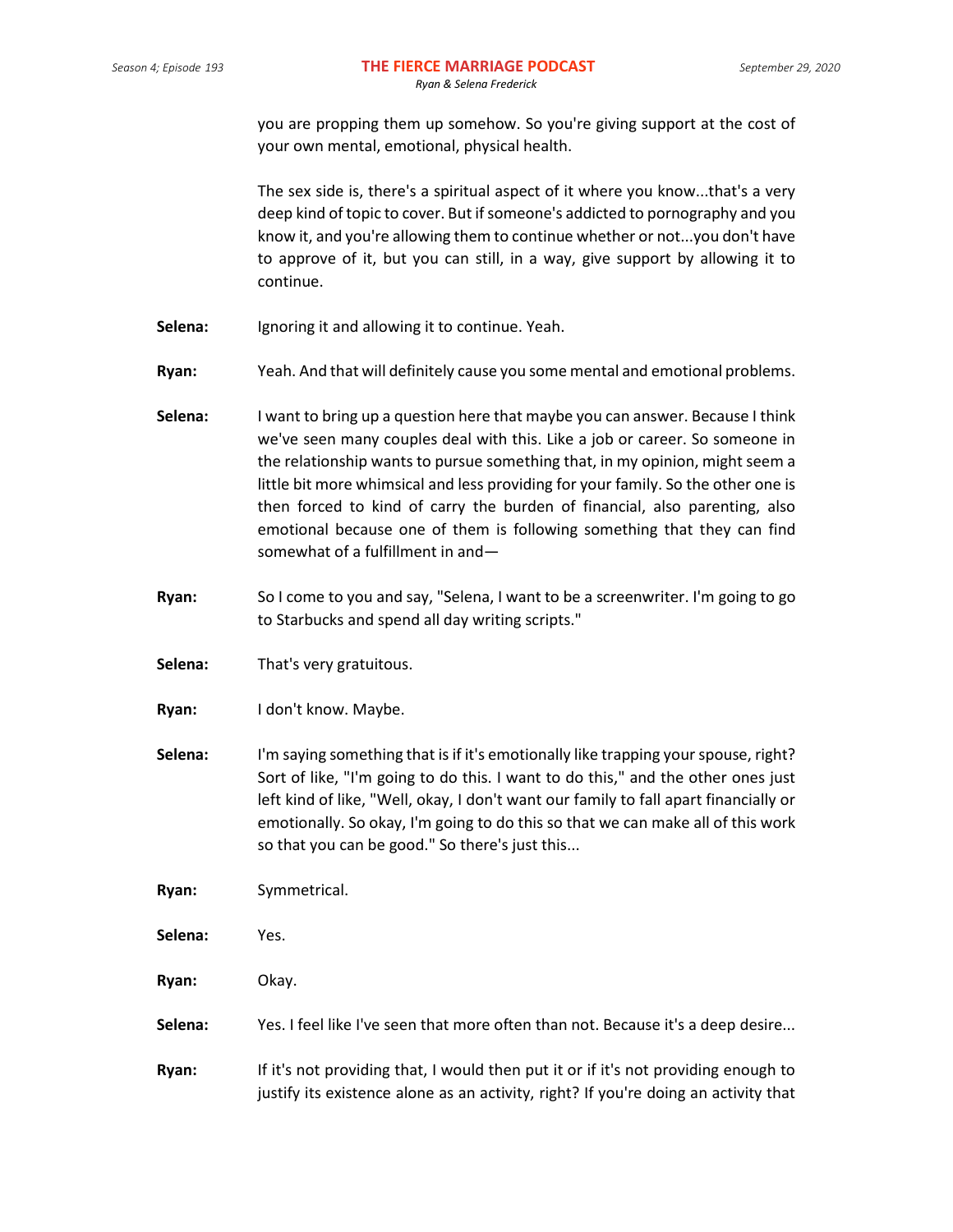doesn't bring income, it's not a job. It's a hobby. Or it's a volunteer thing. So I would put this in the same category as hobbies, right?

- **Selena:** Yeah, because I think it just creates this codependency is what I'm saying, I guess. And maybe that's more true statement.
- **Ryan:** And not maybe manipulatively control. There might be some manipulation happening there because I'm saying, "Well, this is what I'm called to do. You're keeping me from fulfilling my call."
- **Selena:** Or "it keeps me out of my whole anxiety and depression" or "it keeps me out of these things." And it's like, okay, but what about like...there's no other option for the spouse on the other side of that.
- **Selena:** So my options now are to make it basically be responsible for your depression or enable this behavior?
- **Selena:** Right. Right.
- **Ryan:** That is manipulation tactic, but it's kind of coupled with codependency.
- **Selena:** Yes. Yes. So we need to just step in and define clearly what codependency is. We can also define interdependency if we wanted to define the terms. But then we're going to walk through codependency to get a clear picture about it.
- **Ryan:** Our hope is that as you're listening to this, you'll get a clearer understanding of it, and you can start to recognize maybe harmful patterns in your own life and marriage. We don't want you to feel hopeless in that. We want you to have a direction, a way to step forward in that. Whether that's talking to a biblical counselor like we've talked about, or talking to your spouse depending on what you're dealing with. So our hope is by going through codependency [00:15:00] and then contrasting that with interdependency, afterward you will see kind of harmful habits, harmful tendencies and then say, "Oh, there is a better biblical way and a hopeful way." And then at the end, we'll give you even more of a hope-filled pathway forward. Does that make sense?
- **Selena:** Yes. Good job. Go you.
- **Ryan:** Definitions.
- **Selena:** So codependency. It is a mental health kind of designation for relationships where people use one another to kind of get their own emotional needs met, but it's in a selfish and more destructive manner.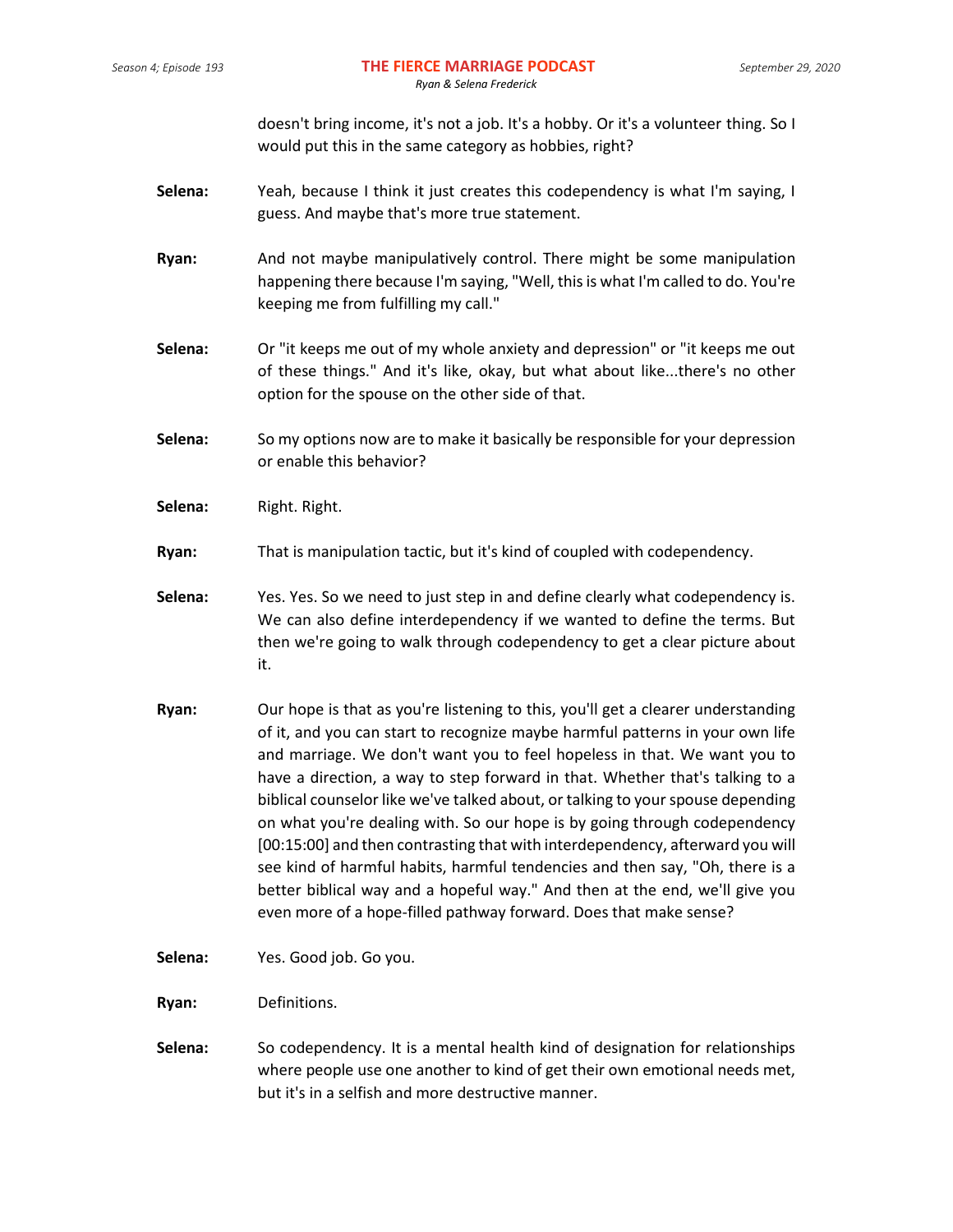- **Ryan:** So that's in contrast to a marriage, where you do meet my emotional needs, but you're saying there's a selfishness and a destructiveness.
- **Selena:** Right. And it's not—
- **Ryan:** Codependency.
- **Selena:** It is not really diagnosed. It says in our research it's not a mental health diagnosis, but it's a symptom associated with psychological disorders.
- **Ryan:** So like depression? Like if I'm depressed, the codependency might be a symptom of my depression or anxiety. Name any disorder.
- **Selena:** Yes.
- **Ryan:** Okay.
- **Selena:** So interdependency is defined as the state of being mutually responsible to others while sharing a common set of principles. So we will see this in Scripture, we're going to lay this out a little bit more, but first, we want to talk about codependency and what it looks like. It comes in a lot of different forms, but they all kind of stem from our selfish human nature and this taking. It really is more of a taking rather than a giving. I mean, I think there is a giving but it's a manipulative tactic. So codependent people are like parasite host. They each use the other to get something for themselves.
- **Ryan:** I want to step back a little bit because it has been traditionally defined as chemical dependency or some sort of relationship with an abusive person through that dependency. But today it's more broadened. It's not necessarily just that or it's not necessarily just between a husband and a wife. It could be between a friend and you. Or even a mom or a father and their kids. And so there's this unhealthy codependence that can develop there. So at the core level, like you were saying, there's a focus on using the other person.
- **Selena:** For the sake of the marriage and family podcast, we're going to kind of stick to the spouse and touch on possibly the kid area as well.
- **Ryan:** I'm thinking of I love my mom. *[Selena chuckles]* I'm thinking of how she will just give our daughters just sugar to no end. And that to me embodies a codependent relationship because she wants to see them smile and love her, and they just want sugar. *[both laughs]*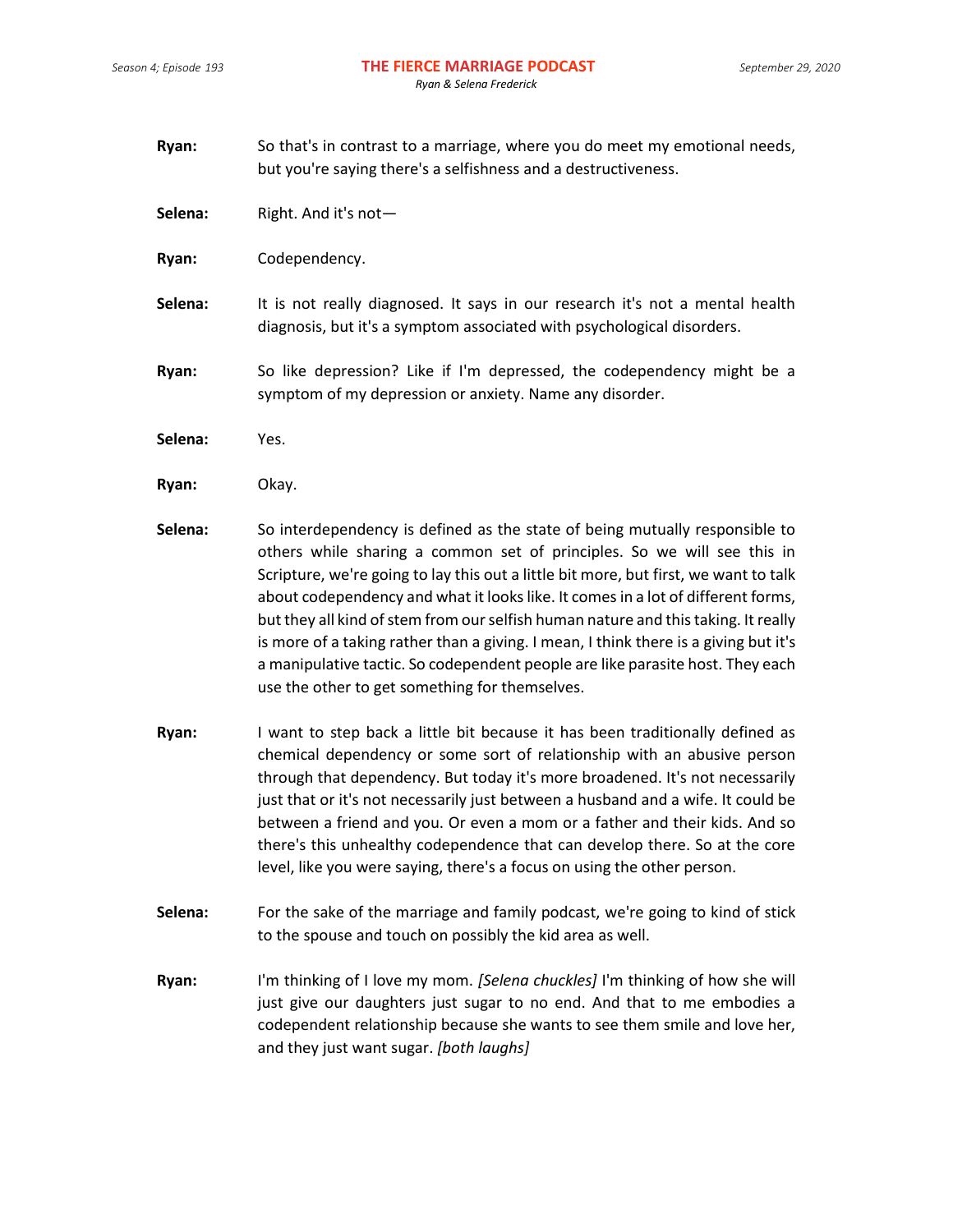| Selena: | It doesn't really matter how come? [both laughs] That's a bummer. No, they<br>do. Your mom's so sweet to them.                                                                                                                                                                                                                                                                                                                         |  |
|---------|----------------------------------------------------------------------------------------------------------------------------------------------------------------------------------------------------------------------------------------------------------------------------------------------------------------------------------------------------------------------------------------------------------------------------------------|--|
| Ryan:   | Sweet is the word. [both laughs]                                                                                                                                                                                                                                                                                                                                                                                                       |  |
| Selena: | Pun intended, I suppose. There we go. I know. But a parasite host? That sounds<br>so harsh.                                                                                                                                                                                                                                                                                                                                            |  |
| Ryan:   | It's little parasites.                                                                                                                                                                                                                                                                                                                                                                                                                 |  |
| Selena: | Your mom is those? Oh my goodness. [both chuckles] Okay.                                                                                                                                                                                                                                                                                                                                                                               |  |
| Ryan:   | So they use each other to get something for themselves.                                                                                                                                                                                                                                                                                                                                                                                |  |
| Selena: | They to each other. One of the patterns that you see in a codependent<br>relationship is that God takes second place to person. So codependents rely<br>on each other for emotional needs. I think that's kind of the first tier. And then<br>some physical needs rather than take care of themselves. So we need each<br>other. I need you more emotionally than is healthy. And what does that look<br>like? Because isn't it right? |  |
| Ryan:   | Wow.                                                                                                                                                                                                                                                                                                                                                                                                                                   |  |
| Selena: | We talked about this. Isn't it right for a husband and woman to become one<br>flesh? I mean, they say complete each other. I've always kind of had to tilt my<br>head, I don't know, scratch my head. Is that really a good phrase to identify?                                                                                                                                                                                        |  |
| Ryan:   | Yes, and no. Yes, it's good, and no, it's bad at the same time. It just depends<br>on your heart orientation in saying like, "You complete me."                                                                                                                                                                                                                                                                                        |  |
| Selena: | Is that a codependency way of saying it or is there?                                                                                                                                                                                                                                                                                                                                                                                   |  |
| Ryan:   | It can be.                                                                                                                                                                                                                                                                                                                                                                                                                             |  |
| Selena: | Yeah, right. There's this interdependency that's like, "Well, God did call us to<br>leave, cleave and unite. So yes, you do."                                                                                                                                                                                                                                                                                                          |  |
| Ryan:   | I was feeling convicted as you're readingSorry.                                                                                                                                                                                                                                                                                                                                                                                        |  |
| Selena: | You're good.                                                                                                                                                                                                                                                                                                                                                                                                                           |  |
| Ryan:   | this God takes second place to people. I remember when we just started<br>dating, we were in high school. We were at a Christian camp. I remember—                                                                                                                                                                                                                                                                                     |  |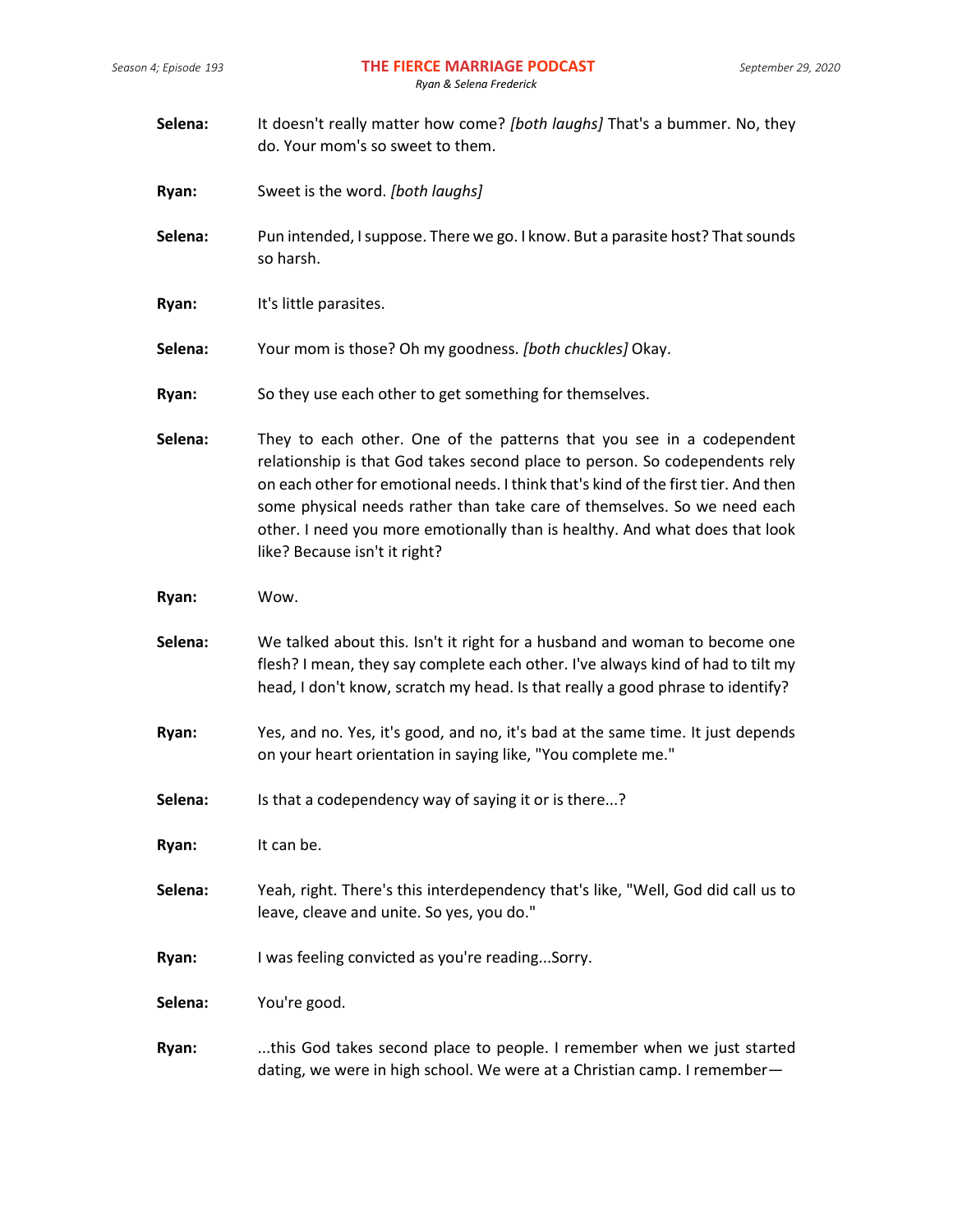- Selena: And you were playing guitar.
- **Ryan:** No, that was later. This is the reason I started playing worship because I wanted your attention I think.
- **Selena:** It's good. You got it. And I was like, "These other girls better not like him because I like him."
- **Ryan:** There were no other girls. You were the only girl...
- **Selena:** That's a lie.
- **Ryan:** ...ever around. Everyone else we're just beasties when you were around. *[both laughs]* Anyway. The point I'm trying to make is I remember watching you just and seeing...not just in worship but in other aspects of life. You just love God so much. And I remember thinking, "She'll never love me more than she loves God." I was so insecure. *[both laughs]*
- **Selena:** Codependency begins.
- **Ryan:** Yes. And God is gracious and He captured [00:20:00] my heart and actually I started loving God more than...Then I got the girl.
- **Selena:** Then I was like, "Who is this guy? He loves Jesus almost as much as I do." *[both laughs]*
- **Ryan:** The saga continues.
- **Selena:** I loved Jesus more. *[chuckles]*
- **Ryan:** As you said, the lack of faith and trust in God to care for their needs. That is the state of the human heart in a sinful fallen state is that we will do anything. Adam and Eve in the garden, it's like, we will question God at His Word, we will question Him that He is sufficient and good and His work is worthy of our complete...
- **Selena:** Worthy. It's beyond. We're not worthy of His Works. We are His work though. Okay, I take that back. *[chuckles]*
- **Ryan:** But you hear what I'm saying?

**Selena:** Yeah.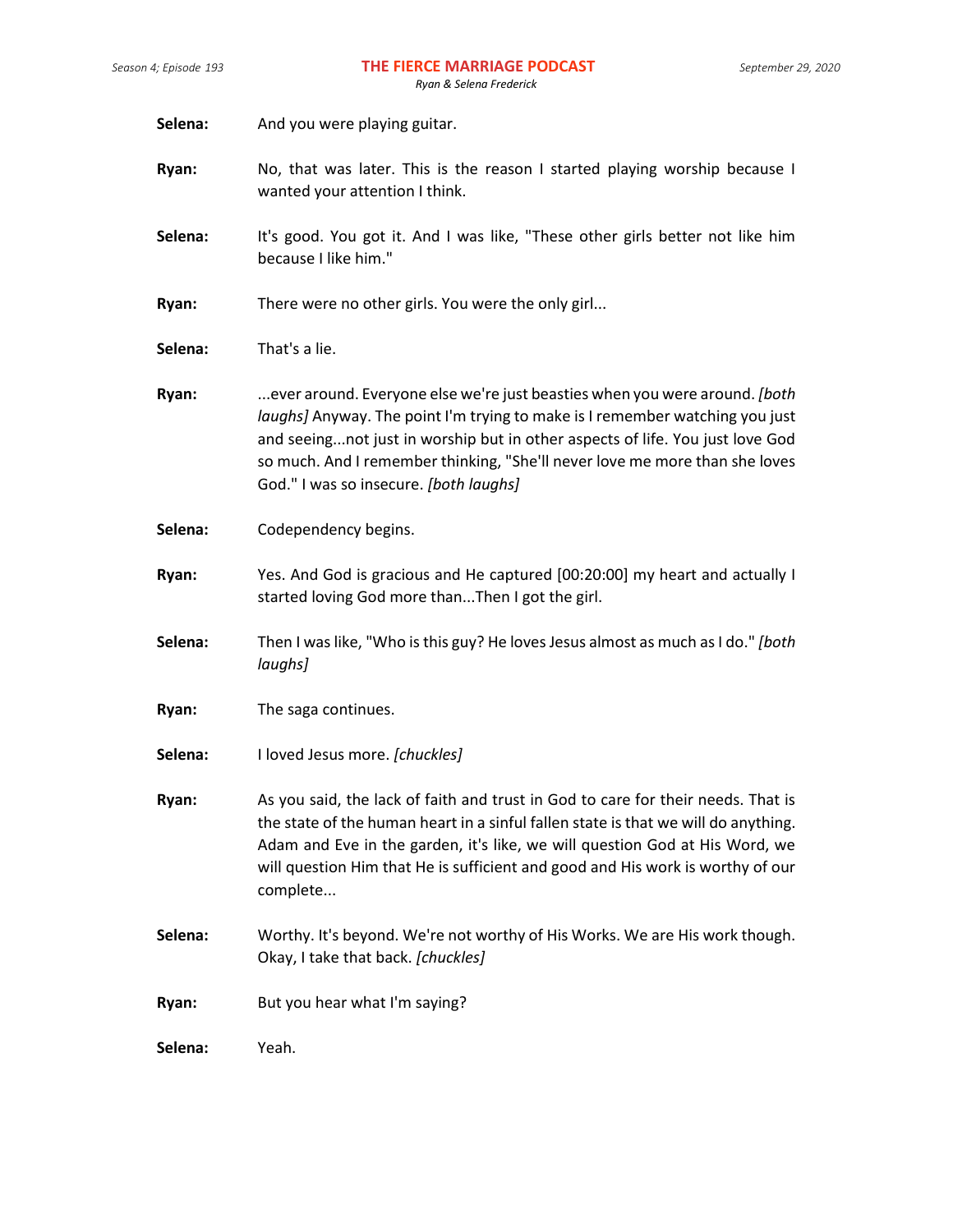- **Ryan:** That there's nothing better than knowing and being known and loving and being loved by the God of the universe. There's nothing better. But our sin nature will say, "There is something better."
- **Selena:** Will question it. "Are you sure there's something better?"
- **Ryan:** "Are you sure? Are you he's not holding that on you?" If you just did what you wanted, you'd see that God is not holding out on you. Well, what happened in the garden was Eve said, "Oh, yeah, yeah." And then what happened, it was like complete bait and switch. That not only did you lose out on what God already blessed you with, it's not only you cut off the blessing of God, but you've actually brought on the curse of sin.
- **Selena:** Right.
- **Ryan:** I think there's wisdom in saying, "Okay, if I am valuing my spouse more than I'm valuing the God of the universe," that's more than just a pest flying around at a picnic. It is a poison in your heart that needs to be surrendered to the God of the universe. And honestly, people, this is a call to repentance. If you're feeling that way, repent, believe, and turn to Christ. Only He can satisfy.
- **Selena:** Yes. They did write about this, which I thought was so interesting that you're saying this because it says, "Obviously people who avoid telling the truth and love have trouble recognizing their own sinful habits or need for repentance." So it's like we both—
- **Ryan:** Avoid telling the truth in love.
- **Selena:** Yes. Because typically they say that codependent people are attracted to each other because they tell each other what they want to hear so that they both can feel okay.
- **Ryan:** Perfect example is Ryan and Kelly in the office. Right?

**Selena:** Yes.

- **Ryan:** Just everybody look is like, "Oh, you're the worst relationship. Clearly unhealthy and they just cannot stay away from each other."
- **Selena:** Right. And it's just creating chaos in their lives and they're just like, "That's fine. It's fine." Anyway.
- **Ryan:** We'll just try and name their baby.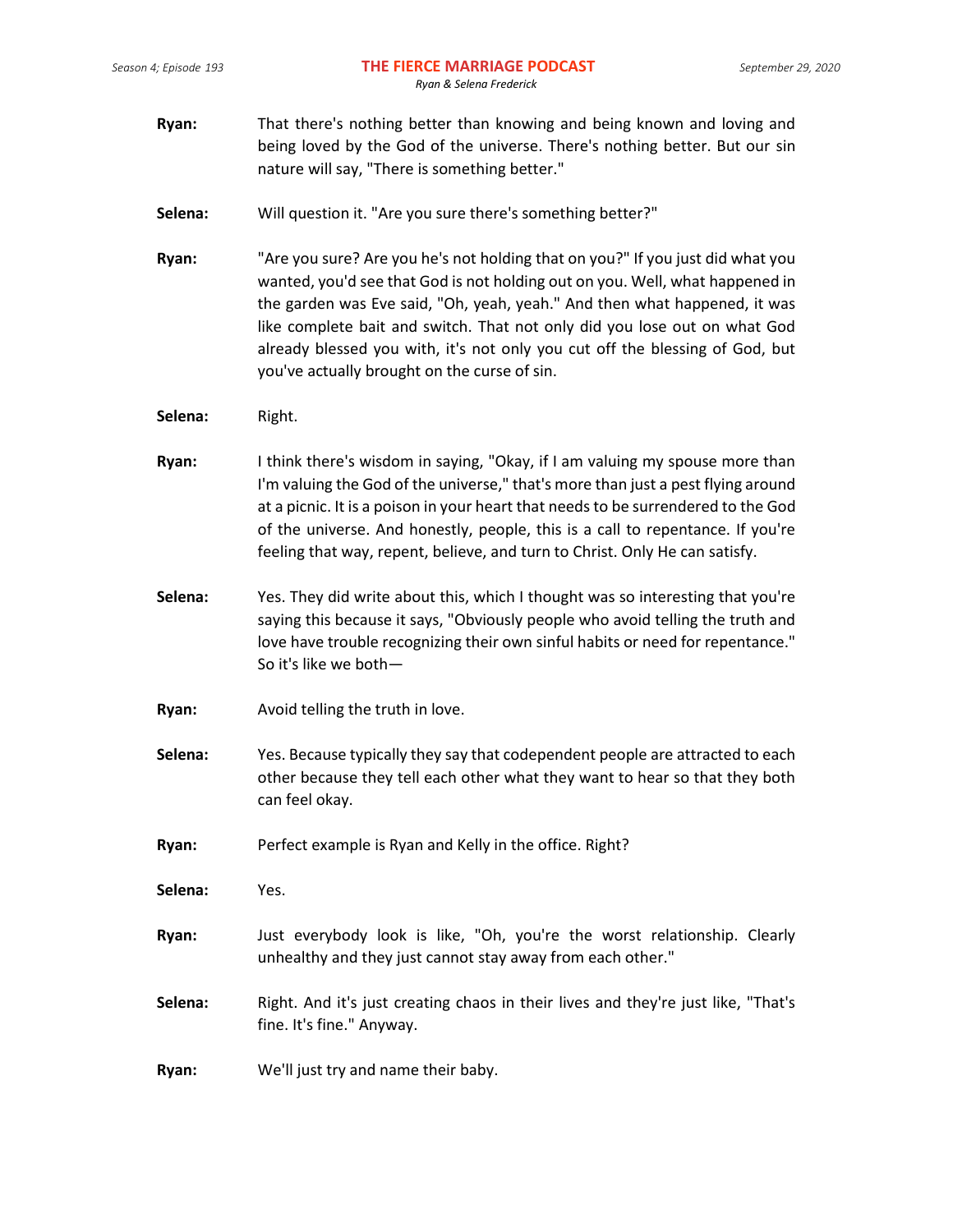**Selena:** No, it's not their baby. *[both chuckles]* It's his baby.

**Ryan:** Oh, it's Drake. *[both chuckles]*

Selena: Drake.

**Ryan:** Yes, it's [inaudible] baby.

**Selena:** Oh, my goodness. You named your kid Drake. Obviously, I shouldn't say goodness. But we don't say that here. Let's get some scripture involved in this conversation. So related to codependency, there are other issues. Fear of man being one of those and boundaries. So Proverbs 29:25 says, "The fear of man lays a snare but whoever trust in the Lord is safe." So we always want people to think highly of us, right? That's kind of just a human desire.

**Ryan:** That's a human desire.

- **Selena:** Many times it results in a lot of people-pleasing behaviors. For codependent people, they create a facade to kind of hide their...I'm reading this thinking like, "This is just me I feel like." Because we hide. We have this facade that we create and we can hide behind it on social media, we can hide our flawed selves. And it just weirds out actual human interaction. If all we do is kind of build up these facades and we live behind them, we become so dysfunctional and dead inside I feel in how we can really like love each other and interact with each other as not just friends. I'm not just talking about spouses but I'm also talking about like friendships and the body of Christ. Anyways, I'm just reading this feeling like it's reading my mail. And talking about it is...
- **Ryan:** So within this issue, codependency is usually underlying a fear of man, fear of consequence. Also fear of opinion. Like fear of what would that person think of me or what will they do because of this truth if I expose that to them? That does present itself in very various ways in our modern culture. Here's the thing. It's scary. In the church, we've gotten really good at acting like we're speaking truth in love or acting like we're being honest, but we're pulling punches. And it's not that we need to be punching each other. [00:25:00] That makes a bad analogy. But we need to be completely honest. Not halfheartedly honest. Don't blunt the edges of the truth. Let the truth do what truth does, but do it with love. So, a lot of times we mistake blunting the edges with doing it with love. Right?

**Selena:** Yeah.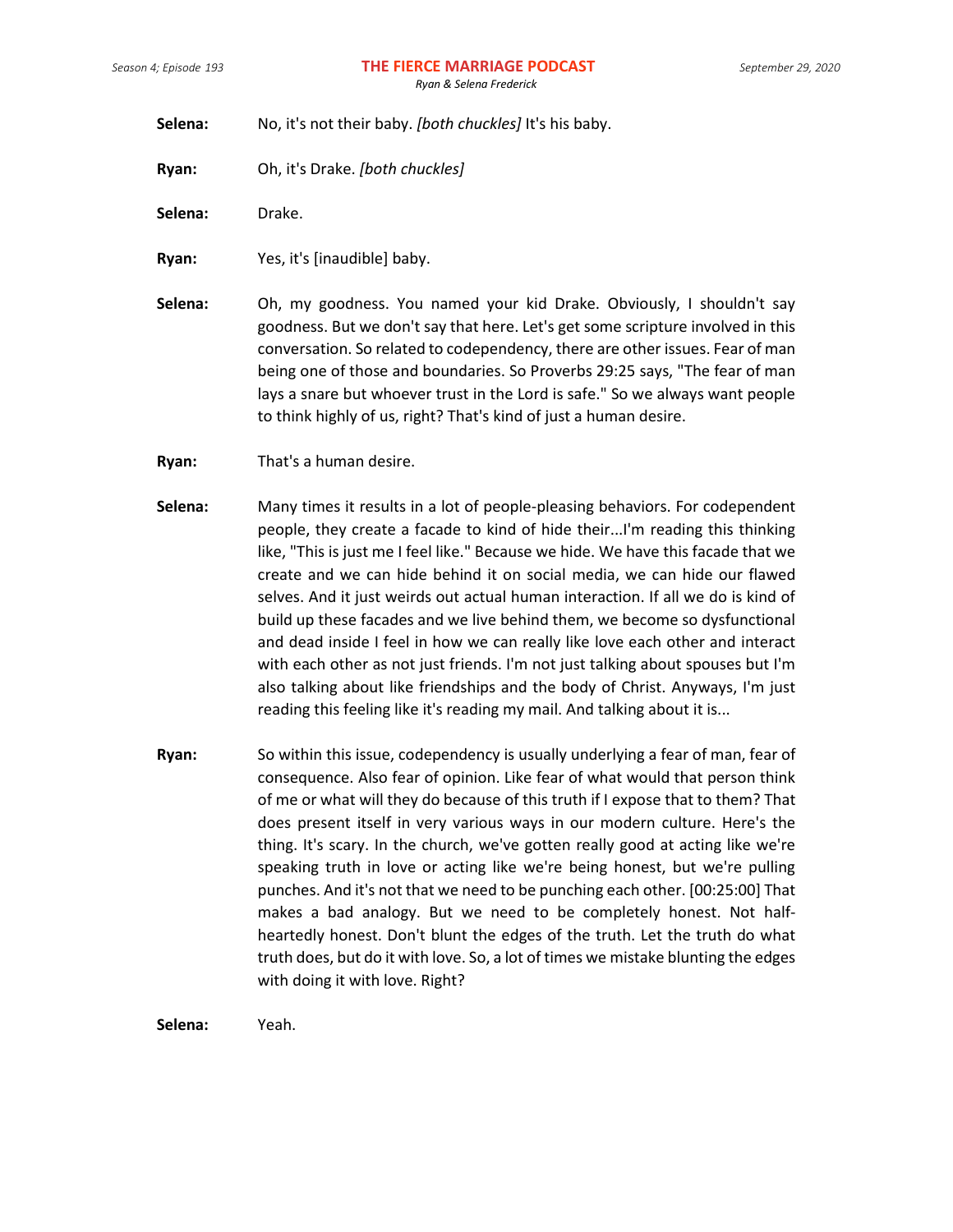- **Ryan:** I'm being sarcastic right now. But love would never make anyone feel bad. Love would never make anyone have bad feelings, right? How could I ever disagree with you? Because that's not loving.
- **Selena:** The loving aspect and this is just an epiphany to me right now, the loving part of it, it's like discipline, right? You don't want to discipline your kids, but like the Lord...it shows that you love them. Any parenting book I've read is like, when you discipline your child, it's the afterwards that really is showing the love. Yeah, I'm showing love and action. It doesn't seem like, it doesn't seem very loving that I'm calling you out on your behavior or that you're dealing with a consequence. What I am doing afterwards, though, is coming alongside you hugging you, loving you, saying, "This is not something you're going to deal with on your own. We're going to walk through this together."
- **Ryan:** Let's talk about the marriage example because you brought the kids. But we'll talk about the marriage version of that.
- **Selena:** I think that can apply in marriage.
- **Ryan:** It does. A long time ago...and I'll make this really fast. We talk about this a lot. It's in our book "See Through Marriage." That whole book about transparency. So this is a hot topic. It has been around the Frederick household for the last year and a half.
- **Selena:** The Lord is like, "Selena, live in the light." And I'm like, "Okay, Lord, I'm trying." *[both chuckles]*
- **Ryan:** And so in the book, I explained how there was a point in the recent years where I was feeling convicted and ashamed, very ashamed about something that happened probably in my early...not even teenager yet. I just felt like if I just kept avoiding it and pushing it down, it would go away and stop nagging me. Finally, at communion on a Sunday morning, God said, "You need to be known. You need to share this with your wife and you need to trust me in that." And I was like, "There's no way I'm doing that." *[laughs]*

Anyway, of course, the Holy Spirit prevailed, as he often does, always does, unless we quench the spirit, of course. Anyway, actually at communion, I leaned over and said, "This is really heavy. I need to talk to you about something. Not here, but at some point today. I just need you to know that there's something I need to talk to you about." And Selena was like, "What is this?" Anyway, we went got lunch with the kids in Subway or something like that. They fell asleep in the car by the grace of God, because they don't always do that and we had a moment, and I just said, "This is the thing."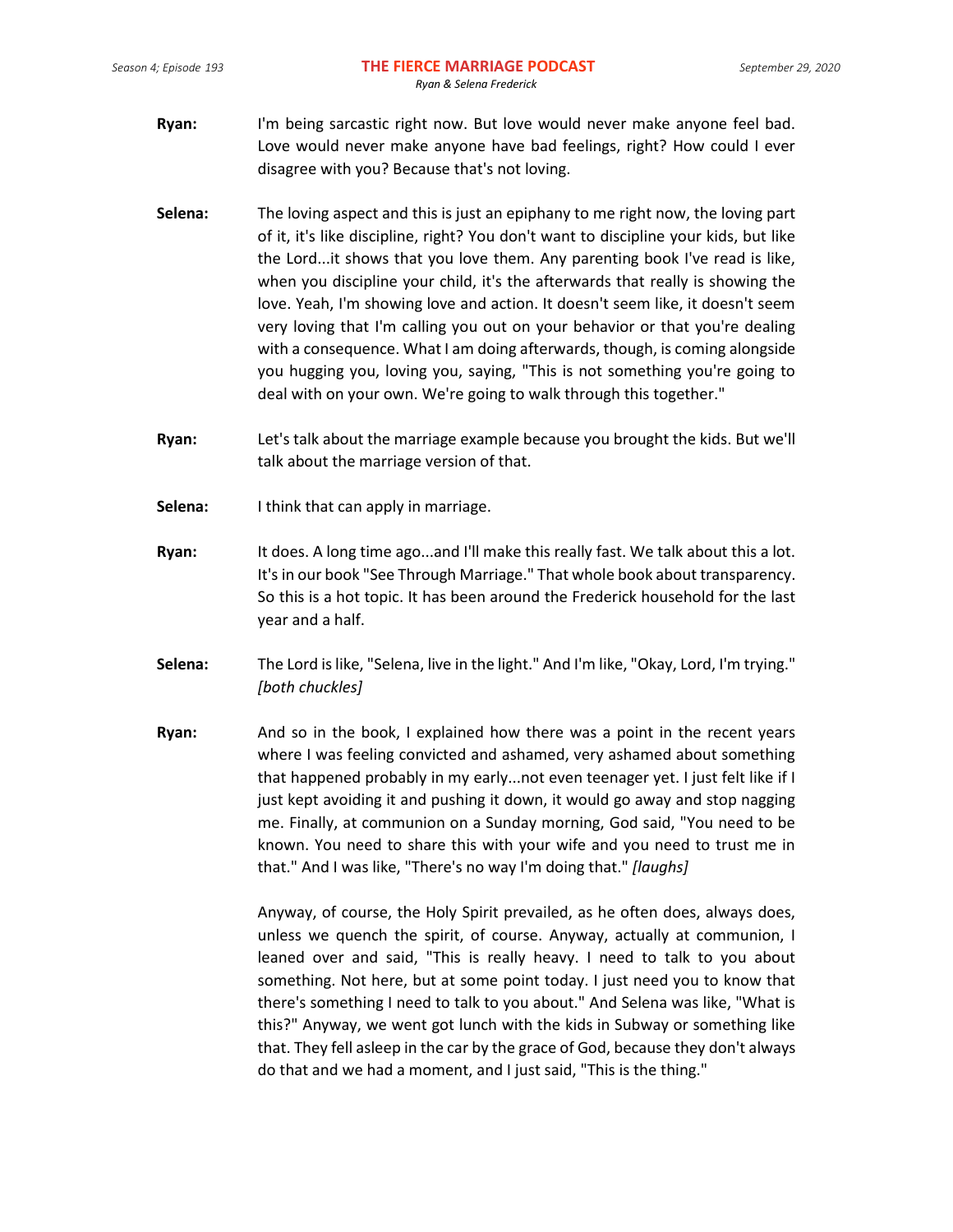And I danced around trying to figure out the words to say. Finally, I just came out with it. And what was your response? It was threefold. It was, "Thank you. Thank you for being honest with me. Thank you for sharing this deep, shameful thing that you were afraid to share with me." The second response was, "I love you. And I even love you more than I did just five minutes ago." And then the third response was, "Here's some stuff I need to share with you."

What happened is that, that submission of like, I'm not afraid of what Selena is going to say, I'm more afraid of what God is telling me to do. So instead of trying to hide that thing from her, then I'm going to reveal it to her. And what happens when we trust God, and we trust His way and we both do that as a couple? Man, it's amazing how His truth holds up. It's amazing how we flourish on the other side of it.

- **Selena:** Well, and it creates this deeper interdependency. Right?
- **Ryan:** Yeah. That's really good.
- **Selena:** It creates this deeper state of how we are sharing these common set of principles and we're responsible to each other. Yeah, that's awesome.
- **Ryan:** So, in contrast, the fear of man is one reason. It's kind of the underlying thing of codependency. Another underlying cause is pride. Pride is such an insidious thing. C. S. Lewis called pride a cancer. It eventually just eats and kills the entire person. But it keeps us from seeing ourselves rightly. We have a puffedup view of ourselves, my righteousness, my ability to process knowledge and to accomplish things and to enact change in my own life. So I don't even look at God. I don't see God the way He is. I don't see myself rightly. I don't see God rightly. I have this distorted view. Now, because of that pride, I have to make sure and maintain whatever this facade is.
- **Selena:** Right. I just love how they say this because it's so true.
- **Ryan:** Who's they? I don't know if we've referenced this article. But from...
- **Selena:** It's Got Questions. We did.
- **Ryan:** By the way incredible article.
- Selena: It really is.
- **Ryan:** So if you want to read, we're kind of going off of a lot of the outline stuff is from there.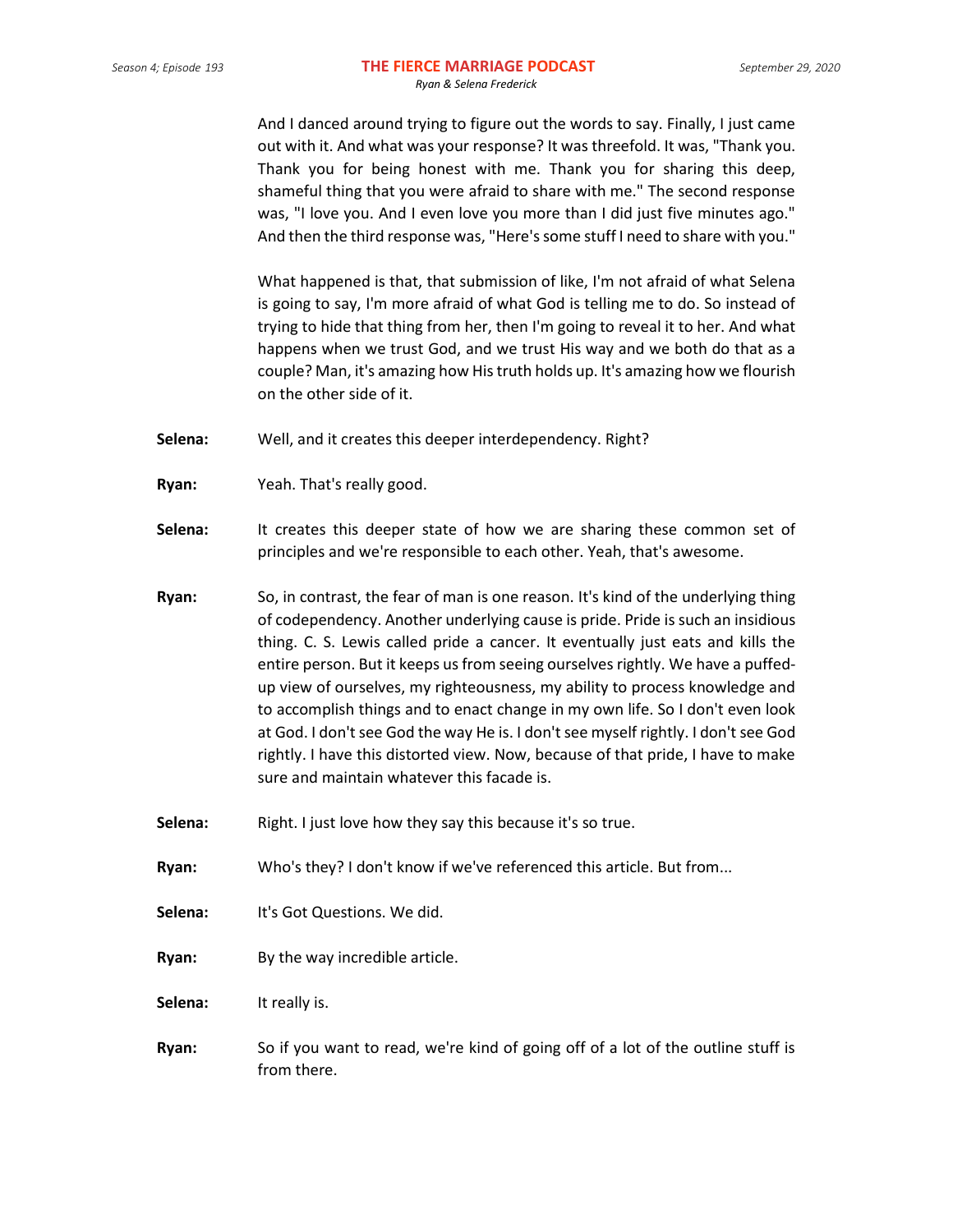- **Selena:** Gotquestions.org. Type in "codependency" and it'll come right up. He says that "while God loves us, regardless of our sin, he's declared that we are 100% wicked and in need of a Savior." We see this in Mark 10:8. "And Jesus said to him, 'Why do you call me good? No one is good except God alone.'" Boom. [00:30:00] Mic drop. Sorry.
- **Ryan:** Mic drop.
- **Selena:** Jesus just has all the mic drops. That message offends our pride. Right? Our pride would tell us like you said, "We're good." "I'm a pretty good person. I make pretty good decisions. I'm not as bad as that person." But that is not inaccurate. Again, a distorted view of self does not identify our need for a savior. And that is what we need to recognize in order to even recognize and see that we are codependent, right?
- **Ryan:** Yeah.
- **Selena:** Because we're looking to someone else other than God to be our Savior, to be our identity, to be all of those fulfillment things that we were created to depend on and be fully in God, like under Jesus with Him.
- **Ryan:** So the antidote to that piece, and we're going to get into biblical independency in a few seconds here, but the opposite of pride is humbleness or humility. I like the word humility. I like the idea. And this is going to come up...
- **Selena:** Talk about idea. [inaudible] I'm like, "Ooh." *[laughs]*
- **Ryan:** Let me get there. This grates on me even a little bit and probably grates on a lot of people. But the idea of being humiliated before God, it's...so obviously the idea of being humiliated as you're getting kind of dragged through the mud and your face rubbing it. But this idea of being like utterly just ruined standing before the Holy God and saying, anything that you choose to pick up off the ground right now is completely because you chose to pick it up not because I've somehow pulled it together.
- **Selena:** So good.
- **Ryan:** And that view—
- **Selena:** Holy humiliation. *[laughs]*
- **Ryan:** That orientation. But here's the thing, and this is the gospel truth, it's not just the doom on one side, but it's the promise on the other. And the promise is that...I think it's in James that says, "Humble yourself in the sight of the Lord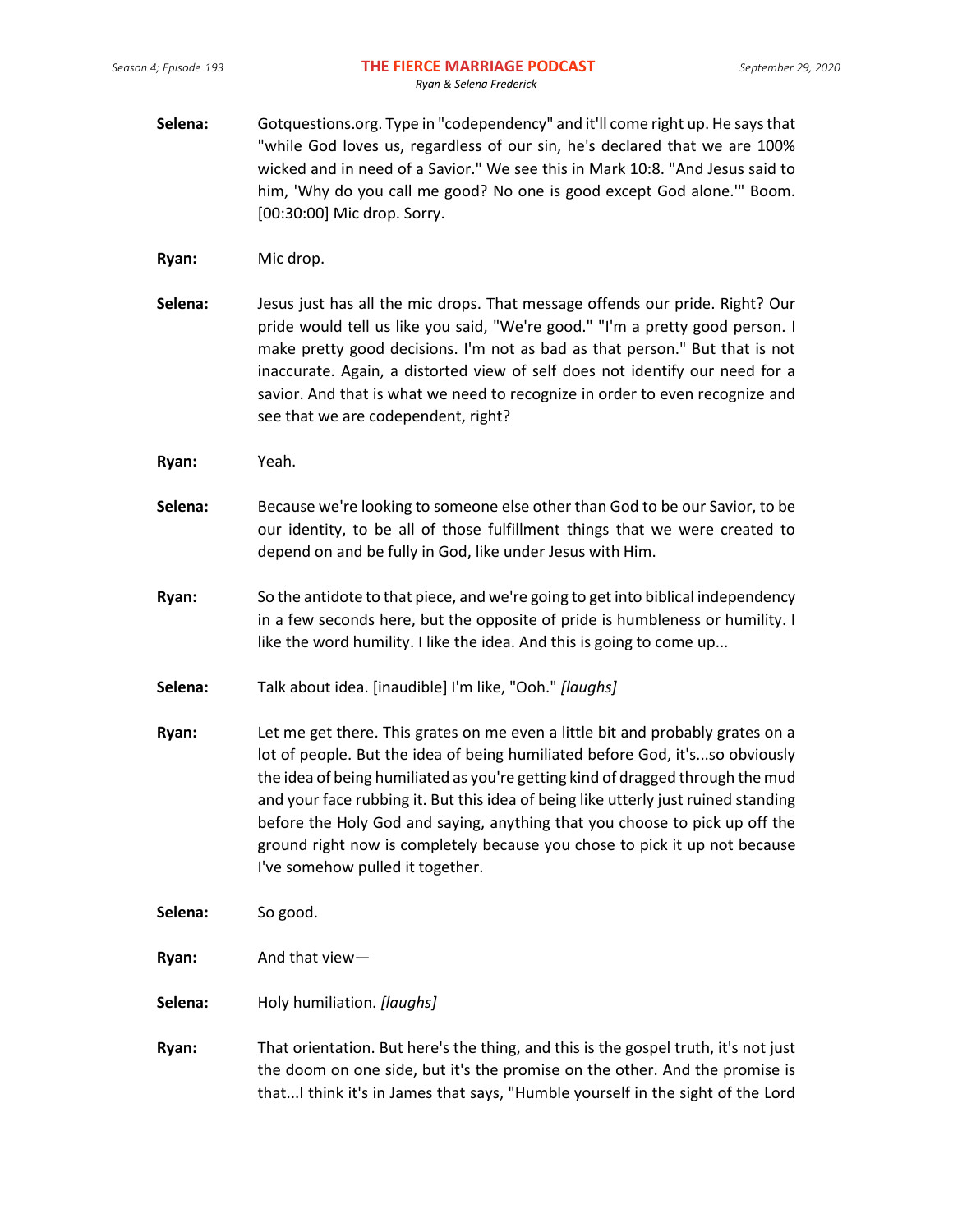and - what? He will lift you up." He will lift you up. He will lift your face and wipe your tears and pull you up and call you a co-heir with Christ. Not because you're awesome. Because He's awesome.

- Selena: Right. Right.
- **Ryan:** So it becomes like this...it's so great to start afresh, that I have to admit before God that I need Him. Once you get there, actually it's easier I think that's the point being made.
- **Selena:** Yeah, codependency is a way to keep those blinders on and to ignore our sin. It's a way just to live in denial, essentially and to keep people where I need them to be. So like, we'll say what we need to say we'll do it we need to do but I need them to be there all the time in those spots. And I need them to fill those buckets. And, people, we are created with holes in our buckets. So the only one that can truly fulfill our identity, can fulfill all of our needs, and I'm not saying this tritely, we say this with all the grace and humility and mercy extended, God is the only one that can do that. This whole idea of interdependency that we're going to now kind of unfold—
- **Ryan:** Did you talk about this last one? Because that one to me is so potent?
- **Selena:** Sure.
- **Ryan:** Everyone needs healthy boundaries to maintain convictions and avoid being manipulated. But codependent people don't feel like a whole person. So they tend to copy others or attach themselves to people to gain a sense of identity. Okay. So we've talked about the—
- **Selena:** So I kind of glossed over that in my head and now you're reading it and it's bringing new life to all the things that I—
- **Ryan:** Okay, if you don't consider yourself a whole person, now, what would make someone feel like not a whole person? Okay. Your childhood? Maybe your dad didn't love you like he should have. Or your mother didn't love you like she should have.
- **Selena:** I feel like people within hobbies tend to be codependent in some ways because they find their identity and they attach themselves and they spend all kinds of money or they do whatever they need to do and buy whatever they need to buy to get that sense of identity that "I am with this. Aren't I awesome because I'm with this?"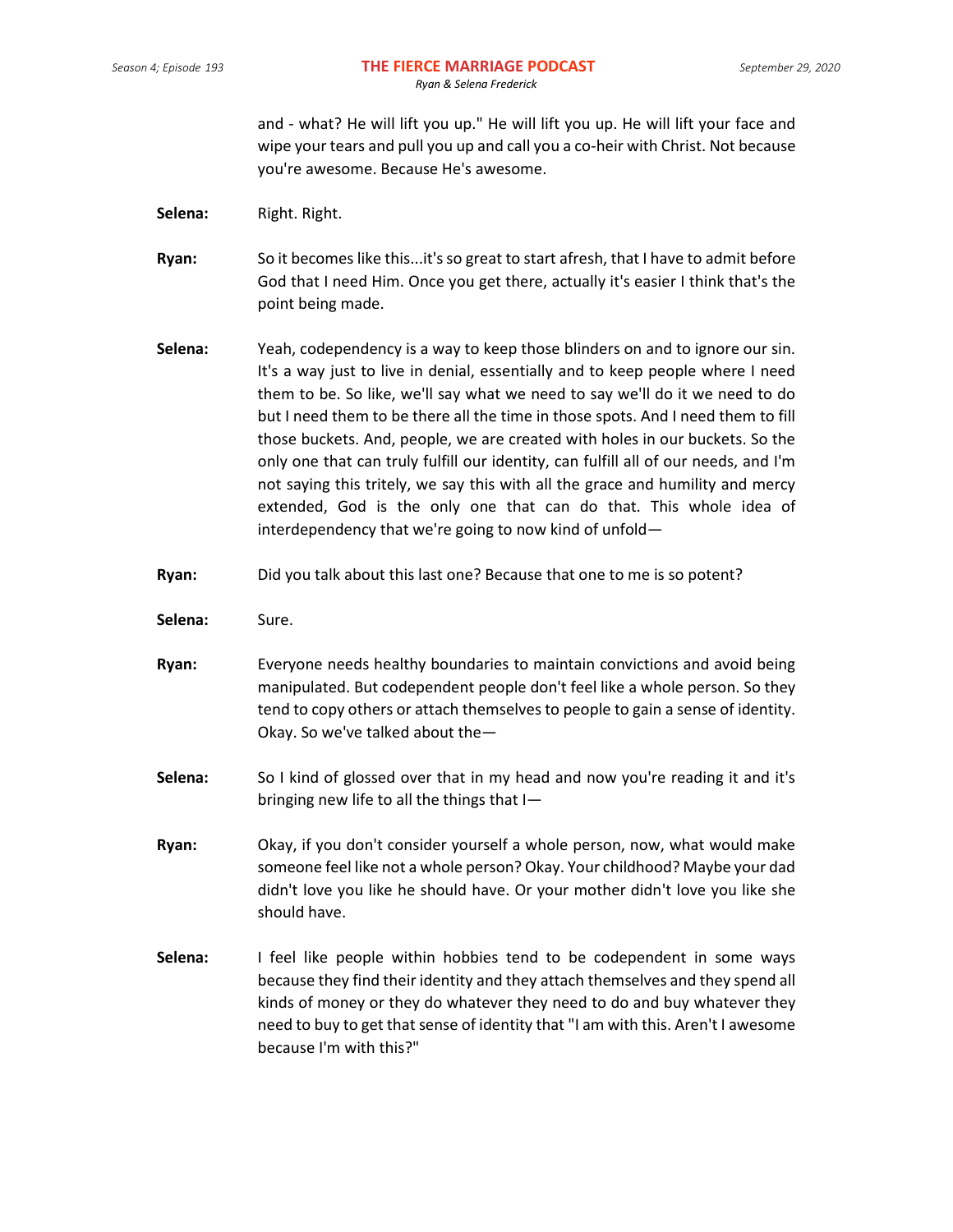| Ryan:   | Right. So they never really fill out their own identity because I've never looked<br>to the one who created them.                                                                                                            |  |
|---------|------------------------------------------------------------------------------------------------------------------------------------------------------------------------------------------------------------------------------|--|
| Selena: | And gives them identity.                                                                                                                                                                                                     |  |
| Ryan:   | And gives them identity. Is there a movie? I think there's a movie where-                                                                                                                                                    |  |
| Selena: | I'm sure there is.                                                                                                                                                                                                           |  |
| Ryan:   | It might be like 10 Things I Hate About You. I can't remember. Or How to Lose<br>a Guy in 10 Days. One of these rom-com movies where the girl doesn't know<br>how she likes her eggs. What movie is that?                    |  |
| Selena: | Oh, it's a                                                                                                                                                                                                                   |  |
| Ryan:   | You know what I'm talking about?                                                                                                                                                                                             |  |
| Selena: | Yes.                                                                                                                                                                                                                         |  |
| Ryan:   | So you'll think of it.                                                                                                                                                                                                       |  |
| Selena: | Runaway Bride.                                                                                                                                                                                                               |  |
| Ryan:   | Okay. And he's like, "How you like your eggs?" She's like, "I don't know." He<br>keeps asking her and she can never make up her mind. She doesn't have her<br>own opinion about it. She does have an opinion but she doesn't |  |
| Selena: | She doesn't know yet because she only likes the eggs the same way the guys<br>that she's been with have.                                                                                                                     |  |
| Ryan:   | Yeah.                                                                                                                                                                                                                        |  |
| Selena: | If they wanted scramble, she ate scrambled.                                                                                                                                                                                  |  |
| Ryan:   | Classic, classic [Selena laughs] codependency. Julia Roberts. Big mistake.<br>Huge.                                                                                                                                          |  |
| Selena: | Oh, no. [Ryan laughs]                                                                                                                                                                                                        |  |
| Ryan:   | I'm referencing The Office. That pretty woman. Okay.                                                                                                                                                                         |  |
| Selena: | Okay. I was like, "I don't know about that reference." [Ryan laughs]                                                                                                                                                         |  |
| Ryan:   | I've never actually seen the movie.                                                                                                                                                                                          |  |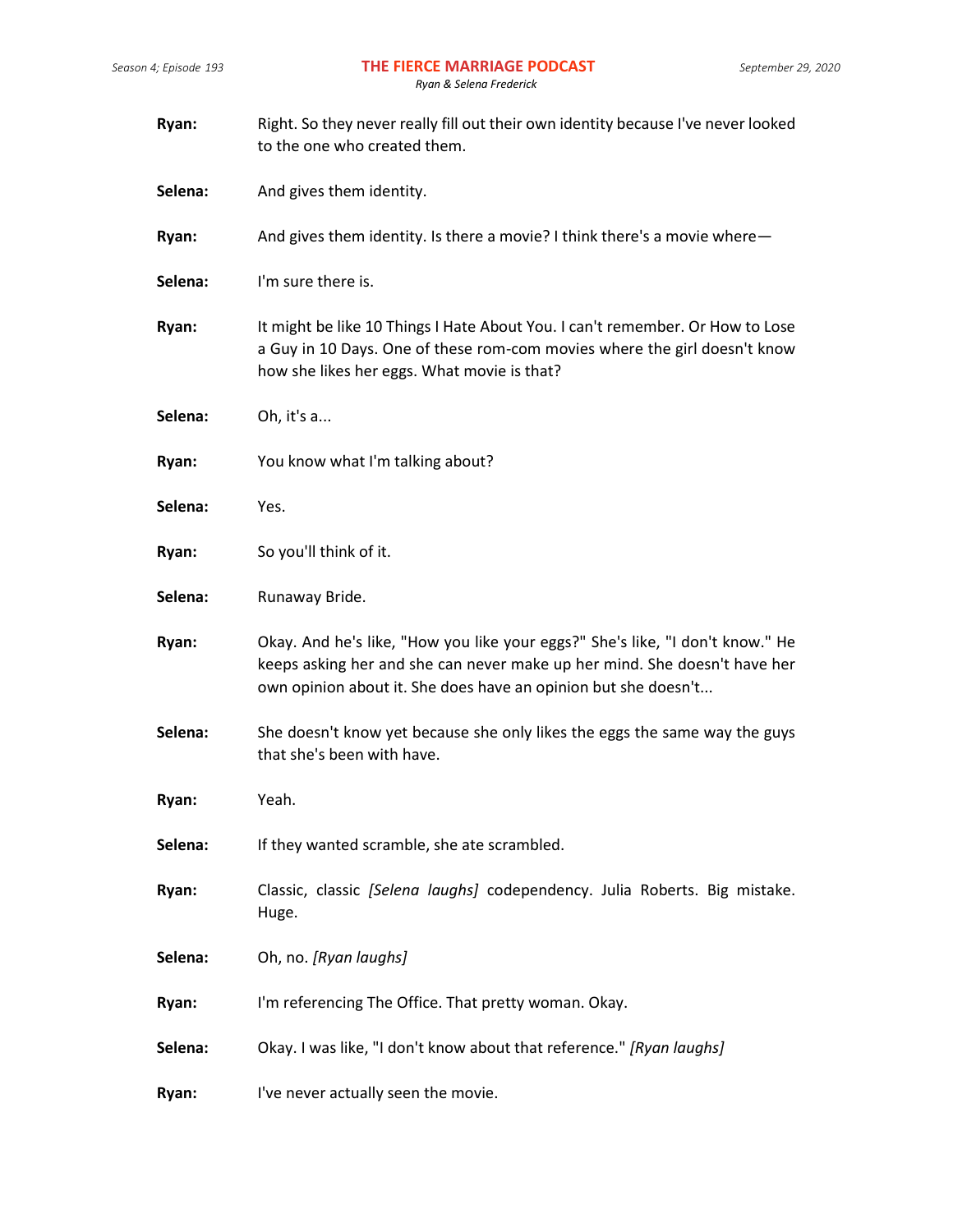**Selena:** Okay.

- **Ryan:** Anyway, so let's talk about biblical interdependency. Hopefully you have a clear view of [00:35:00] what codependency is. I think the big picture idea of codependency is you have needs as a person. You have physiological needs, you have emotional needs, you have spiritual needs, you have holes, and you have gaps in what you are and who you are that need to be filled. The question is, how are you going about getting those filled in an unhealthy way? And oftentimes the unhealthy way people take is through a codependent relationship. I'll give you what you need and want, you give me what I need and want We'll do this together. Nobody will talk about the elephant in the room. And who cares that we have a menagerie of elephants unfolding before us? Who cares?
- **Selena:** I would like to have an elephant? Like real-life elephant would be awesome. I think that's a longing for heaven. I'm just going to throw it out there. *[laughing]*
- **Ryan:** Of wanting wild animals?
- **Selena:** Wanting to be with free with wild animals. That sounds really crazy.
- **Ryan:** You sound like their oldest daughter right now. *[Selena laughs]*
- **Selena:** O Lord. Anyways, that's silly. But going back to this interdependency, which again, is the state of being mutually responsible to others, while sharing a common set of principles.
- **Ryan:** Can we read from Genesis 2?
- **Selena:** Okay, yeah.

**Ryan:** Genesis 2:24.

- **Selena:** He's excited about talking about this.
- **Ryan:** "Then the man said, 'This, at last, is bone of my bones and flesh of my flesh; she shall be called Woman, because she was taken out of Man.' Therefore a man shall leave his father and his mother and hold fast to his wife, and they shall become one flesh. And the man and his wife were both naked and were not ashamed."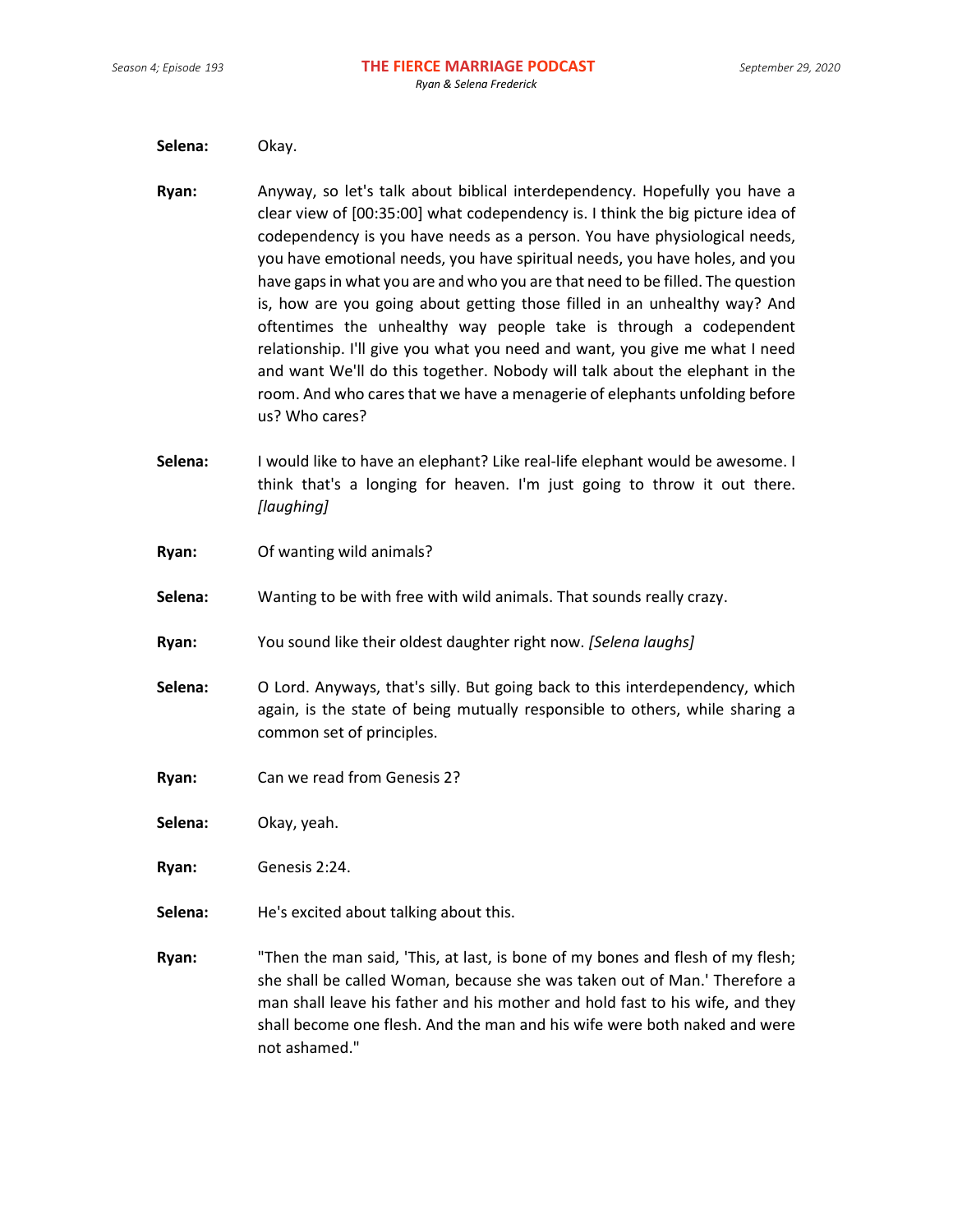- **Selena:** Hmm. So the Bible talks a lot about how both spouses are dependent on each other...
- **Ryan:** They are one flesh, right?
- **Selena:** ...in completion. Yes. There's a reason that man will leave his father and mother and be united to his wife, and they will become one flesh. That's Genesis 2:24. So Jesus and Paul quote this verse with those three elements that we heard is talking about leaving, cleaving, and uniting. Marriage counselors, pastors, everybody that wants you to have biblical marriage will identify these terms in that order.
- **Ryan:** So what do we mean by leaving, cleaving, and uniting? Leaving is a sense of I was raised by my mom and dad and they've brought me to a place of maturity and I ideally have a relationship with God and I'm going to step away from their covering. And now I'm stepping into a new covering with my spouse. And caveat here. Being single is a unique calling and it's a special calling. You don't have to be married to be made whole, a whole person. It's not what we're saying.
- **Selena:** Right.
- **Ryan:** What we're saying is if God has called you into marriage and you find the woman or the man that He's called you in a marriage with, then this is the process for that. So leaving is stepping out from the covering of my parents and out from a covering of their household. Though, it doesn't mean you abandon your parents. It just means that you're no longer depending on them in this way. And now you're cleaving to each other in this interdependent relationship and uniting under the tenets of what it means to be a disciple of Christ.
- Selena: Right, right.
- **Ryan:** Okay.
- **Selena:** This kind of speaks to roles of husband and wives. And that's a whole nother podcast...
- **Ryan:** I think we're due for roles episode.
- Selena: But the idea is that as each spouse fulfills his or her role, the other benefits. It's not this I'm reaching out to you to fulfill my needs. It's I am living the way God has purposed me to live and I'm resigning anything else that would say otherwise. And in doing so, I am also not only fulfilling the role that He's giving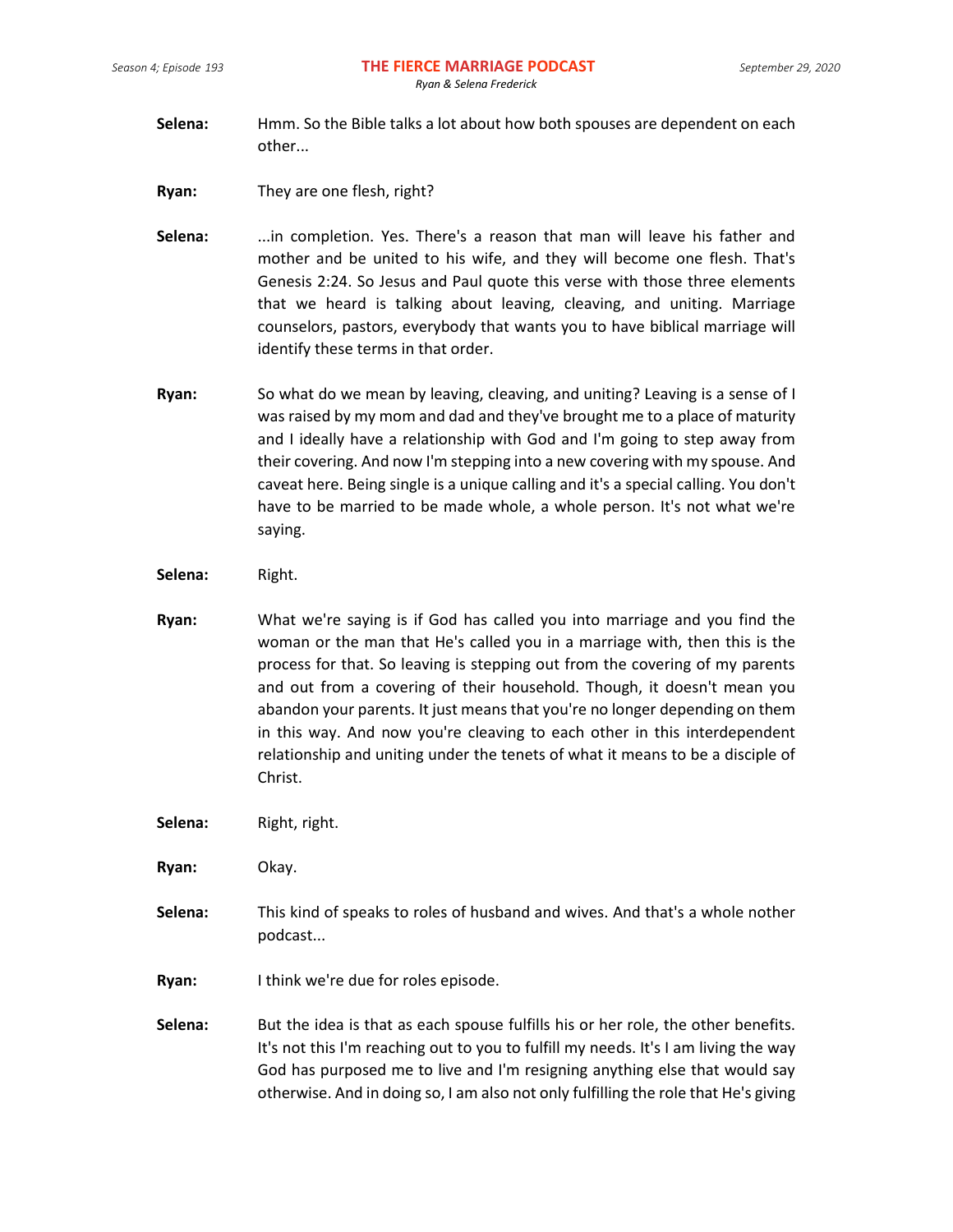me but you are benefiting from that as well. And then I benefit. Like we all benefit. We see this so like...go to Ephesians 5, right? Wives submit your own husbands as to the Lord, for the husband is ahead of the wife. We know that scripture. 1 Timothy 5:8. "But if anyone does not provide for his relatives..." Are you reading that?

- **Ryan:** Nope. Sorry.
- **Selena:** "...his relatives especially for members of his household, he has denied the faith and is worse than an unbeliever." Yikes!
- **Ryan:** Little cringy there.
- **Selena:** Yes. And then we have the Proverbs 31 woman, right? That is—
- **Ryan:** Bring up the verse.
- **Selena:** An excellent wife. It describes a woman who fears the Lord. The heart of her husband trust in her and he will have no lack. She does good and not harm. When we think of word "submission", that is underneath this whole idea of interdependency. There's this submission and love.
- **Ryan:** And there's this muchness
- **Selena:** There's this muchness.
- **Ryan:** No, seriously, this is the problem that our culture has with it is interdependency, we don't want interdependency.
- **Selena:** We want independence.
- **Ryan:** We want independency.
- **Selena:** Independency. *[both laughs]* Independence.
- **Ryan:** Yes. Well, you had to go of the same sound anyway. We want to be independent. We want to be completely [00:40:00] self-contained, selfsustained, in that I have all I needed myself, I can actualize myself, I don't need anyone else.
- **Selena:** Ironically, you become codependent from that, I would argue. I would argue that you would become codependent.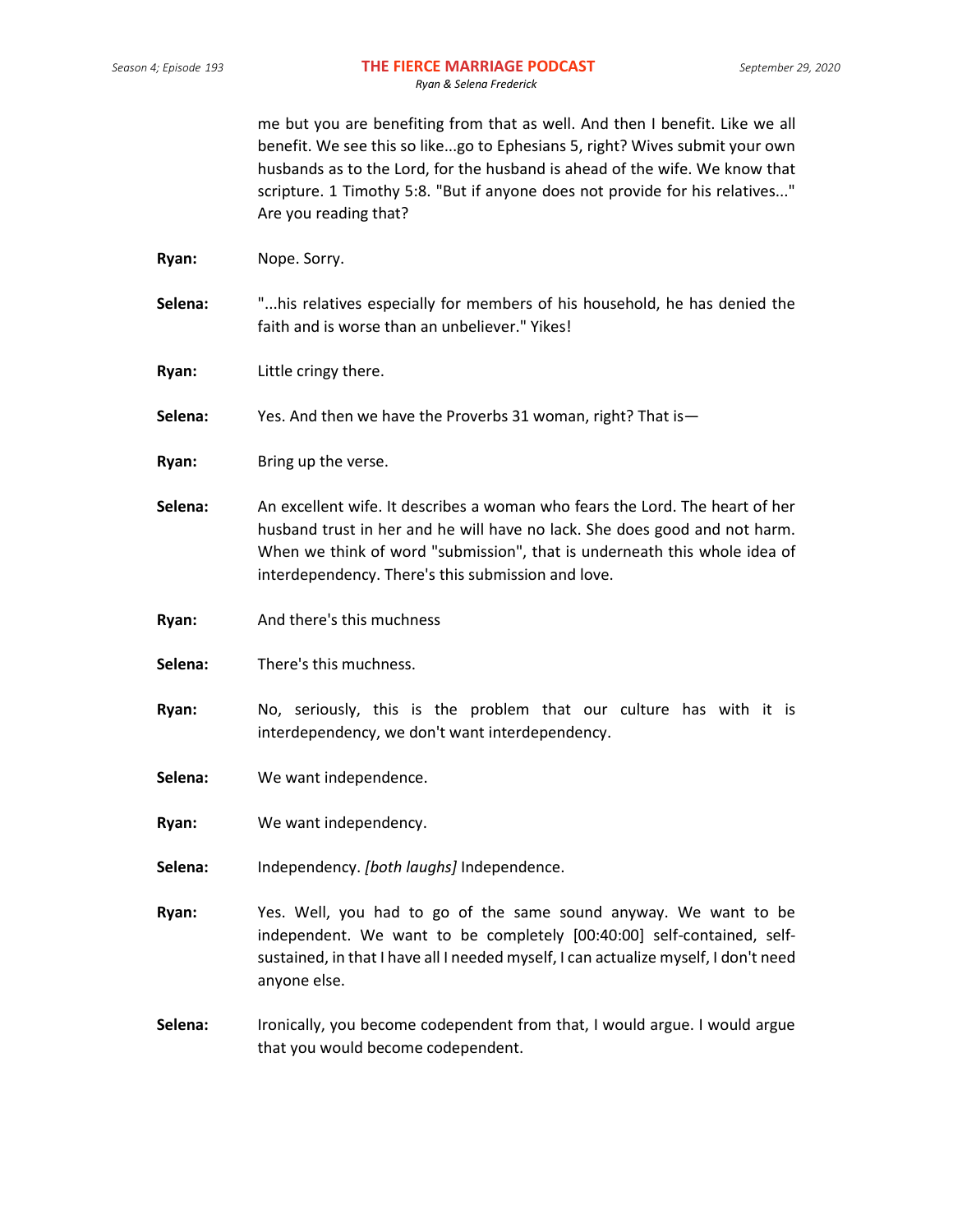- **Ryan:** Or you join into a marriage with another independent person and it becomes a very cold, contractual relationship in that you're not depending on one another in any meaningful way.
- **Selena:** But you're codependent on each other in other ways
- **Ryan:** Okay. So why is divorce so prevalent? Because we don't think of marriage in these terms. We think of marriage in terms that are worldly, which are, this will work as long as you do your end and I'll do my end. As soon as you stop doing your end, I'm walking. I'm leaving and I'm taking half of the house with me. Okay?
- **Selena:** Yeah.
- **Ryan:** That's the attitude.
- **Selena:** I love when your [inaudible] comes out. *[both chuckles]*
- **Ryan:** We have people in our lives, in our very close light who have gone through divorce, and this is exactly the attitude they've had toward it. Are they open to us saying, "Listen, if you want..." By that point, they just don't want the marriage anymore because the marriage is no longer expedient to them. It's no longer beneficial. The codependent has broken down, it's time to move on to another version of codependence and filling those gaps in a way that this is not submitted to God.

So I know I'm dropping a lot of those big bombs, but it's just this is the problem we have in our culture is this interdependence is a beautiful thing. This is why we have a problem with marriage, we have a problem with—

- **Selena:** Family.
- **Ryan:** With family, with roles, with submission and headship. I mean, if any of those things have rubbed you the wrong way, as you've listened to this...
- **Selena:** You probably not read scripture accurately. *[chuckles]* I've interpreted it in my own heart.
- **Ryan:** Or you've held up distorted views of these things as the standard. Instead, we need to look at God's word and say, "What is the model He's holding up for us?"

**Selena:** So good.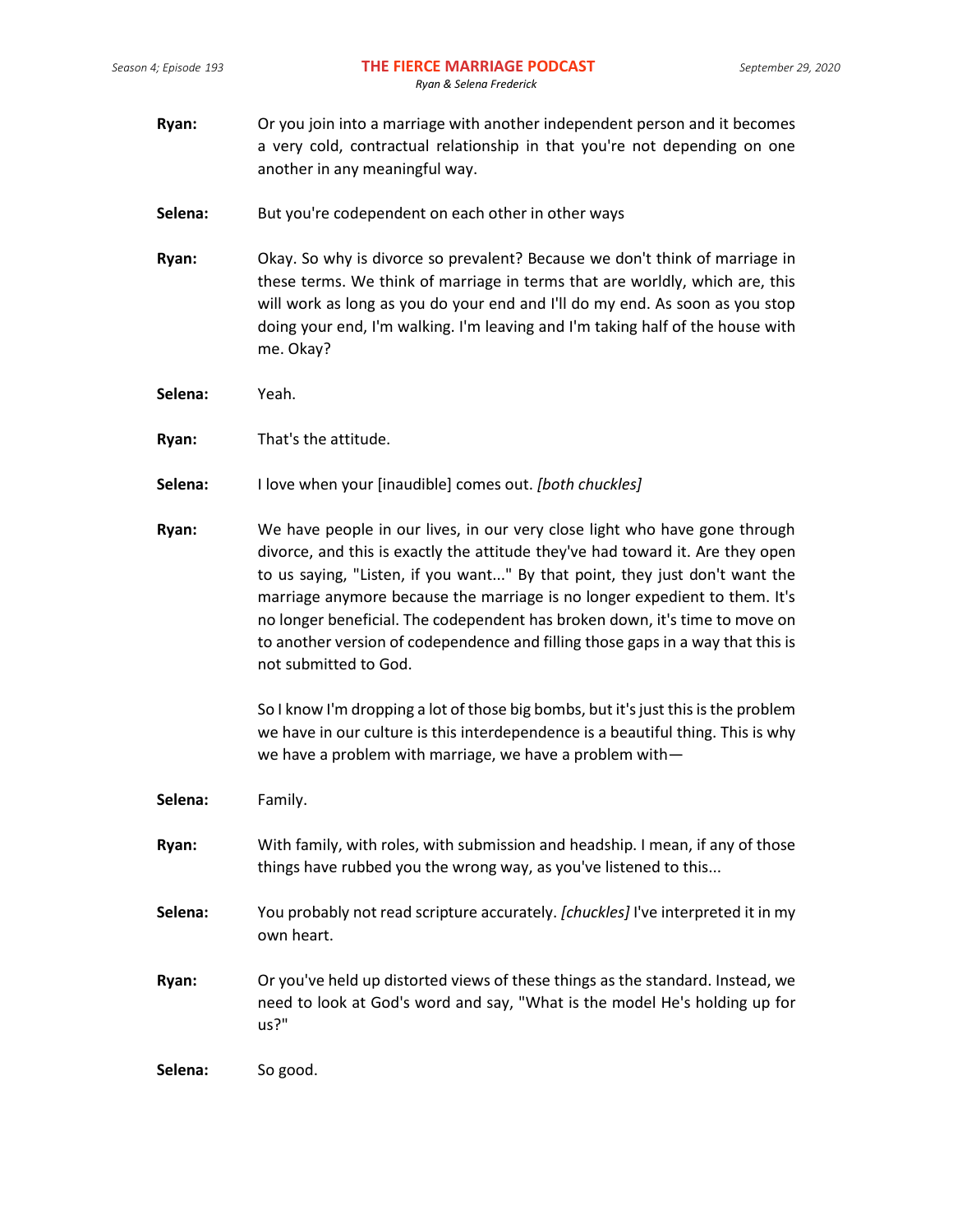- **Ryan:** Not my father, not my mother, not that marriage across the street, not stats on online, not anything else, but what is God saying for how a woman and how a man can flourish in their life together? That, my friends, is the source of life for us. It's that beautiful interdependence. And it's not something you can do on your own.
- **Selena:** You can't do it on your own because the Lord's emphasis is independency is on service, not on self. Oh, man.
- **Ryan:** But what am I a waiter? *[Selena chuckles]* I don't want to serve...You know what I'm saying? Like the attitude automatically comes up. I serve myself.
- **Selena:** I know. My responses get into scripture. It is life-changing reading just loads of Scripture, understanding God's Word, getting books to help supplement. Because the only way to know God is to know His Word. And I am being just washed over by reading the amount of Scripture. I'm trying to do this to the Bible reading plan. I'm trying to keep up. And it's a lot of reading. But I will tell you, honestly, I've never read the Bible cover to cover. I've read many parts of the Bible, but there's always an in-between pages. And there's probably more actually that I haven't read. I'm really just soaking up Exodus right now. But it's great.

And I'm seeing God's nature in it. I'm seeing the truth. It is alive, and it is everything that you could not even imagine or hope for. And it bears weight on your soul just being in the scriptures. So that was kind of a tangent, also encouragement and a challenge. Get to know God, get to understand His purpose and design for Biblical interdependency, and value it. Submit to its authority. There's no other way to flourish.

**Ryan:** Guys, we harp on this quote a lot. But the Bible is not just a bunch of words strung together, okay? It is God's revelation to us. They are His words that He has placed in our lives in this world so that we can know His character, know His will, and obey Him. That's the special revelation of God's Word and namely in Christ so that we can actually be made right with Him. So we don't work to get our salvation. We have our salvation, and that bears fruit in the [inaudible]. Anyway, so we harp on that quote a lot.

> I want to actually share a quick example. God is so gracious. You had a few hard nights. I think you might have been sick and didn't realize it or something. Remember how tired you were?

**Selena:** Yeah. Just fall asleep at 8 o'clock on a couch. Couldn't keep my eyes open.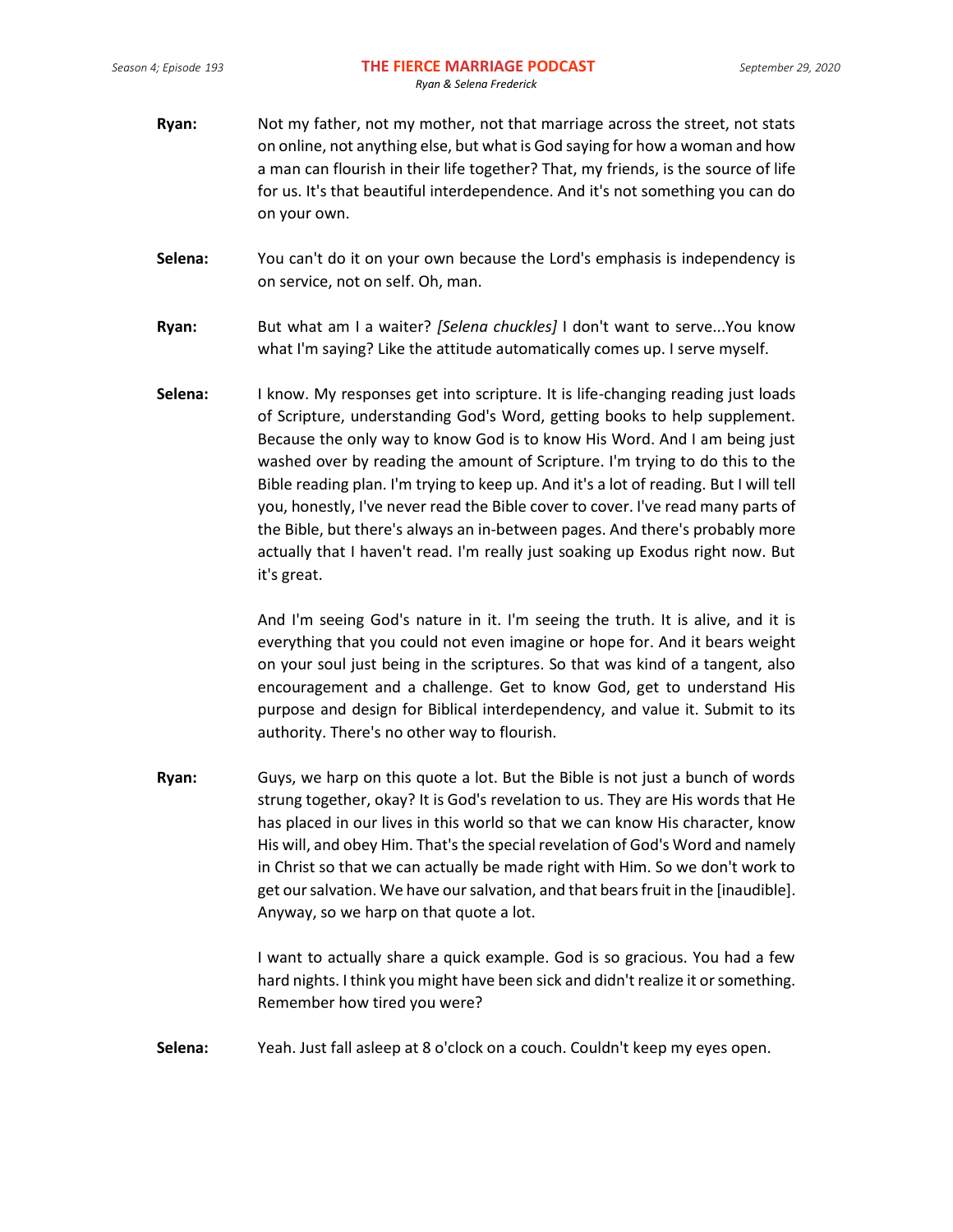| Ryan:   | We watched the British Baking Show sometimes as a family. We actually just<br>ran out of episodes.                                                                                                                                                                                                                                                                |  |
|---------|-------------------------------------------------------------------------------------------------------------------------------------------------------------------------------------------------------------------------------------------------------------------------------------------------------------------------------------------------------------------|--|
| Selena: | How gained 15 pounds right there just watching that show and snacking. [both<br>chuckles]                                                                                                                                                                                                                                                                         |  |
| Ryan:   | Yeah, seriously. Bread season is upon us. That will happen.                                                                                                                                                                                                                                                                                                       |  |
| Selena: | Speak for yourself. [both chuckles]                                                                                                                                                                                                                                                                                                                               |  |
| Ryan:   | And you had fallen asleep on the couch. It was so cute. You fell asleep on the<br>couch and then Clementine, our second daughter fell asleep on top of you.<br>But it wasn't like standard sleep. It was like you both were in these really weird<br>positions. Super cute. Took a picture. I carried Clementine off to bed and then<br>I carried you off to bed. |  |
| Selena: | And you didn't have to.                                                                                                                                                                                                                                                                                                                                           |  |
| Ryan:   | And you woke up, you're like, "You [00:45:00] don't have to do this." And I was<br>like, "Oh, I want to do it." [both laughs]                                                                                                                                                                                                                                     |  |
| Selena: | How dare you.                                                                                                                                                                                                                                                                                                                                                     |  |
| Ryan:   | Oh, my back. No, actually, you were a lot lighter                                                                                                                                                                                                                                                                                                                 |  |
| Selena: | It's because you're not as young as you once were.                                                                                                                                                                                                                                                                                                                |  |
| Ryan:   | I was thinking I haven't been going to the gym. Am I going to be able<br>to Actually you were very light. Very easy to carry.                                                                                                                                                                                                                                     |  |
| Selena: | He goes, "Don't take this the wrong way, [both laughing] but you were lighter<br>than I thought."                                                                                                                                                                                                                                                                 |  |
| Ryan:   | I wasn't expecting like-                                                                                                                                                                                                                                                                                                                                          |  |
| Selena: | Got to go. [inaudible] people. I'm just kidding. [both chuckles]                                                                                                                                                                                                                                                                                                  |  |
| Ryan:   | That was a sense of you were kind of you needed me to step in. So the next<br>morning you actually woke up really early for some                                                                                                                                                                                                                                  |  |
| Selena: | I cleaned, did all the things.                                                                                                                                                                                                                                                                                                                                    |  |
| Ryan:   | Woke up, got all the girls out of bed. The baby started crying and she was<br>wanting you, but instead, I came and got her and helped her.                                                                                                                                                                                                                        |  |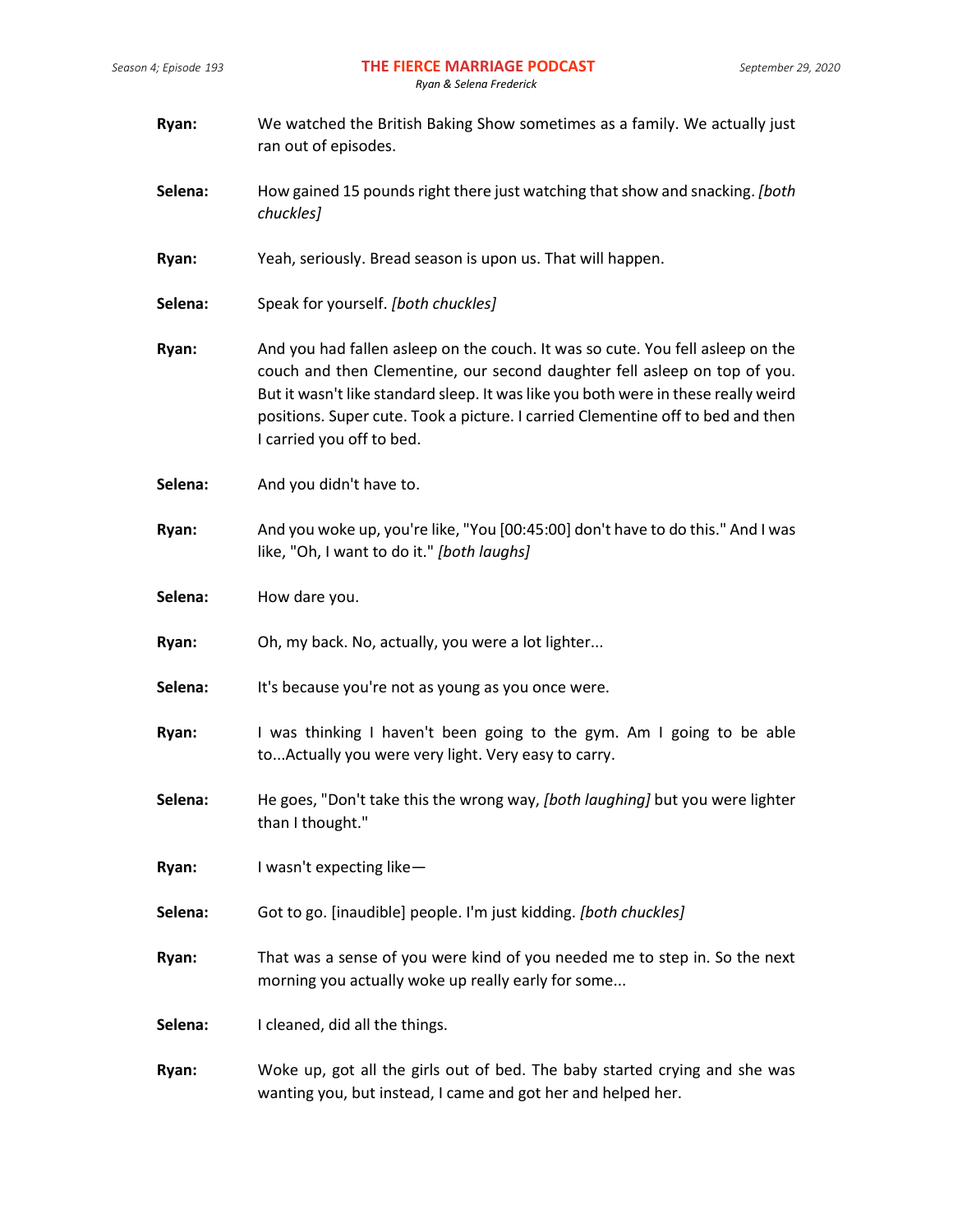- **Selena:** Those are just miracles and blessing [inaudible]
- **Ryan:** Did the dishes, made the breakfast. You came out and I just wanted you to sleep. You just needed to sleep and rest. And then what happened a few days later is I just needed...like I had a bad migraine and you just let me take a nap like middle of the day. And didn't make me feel bad about it.
- **Selena:** Do I usually make you feel bad about it?
- **Ryan:** No. But you went out of your way to say, "You need this." To me it's just a beautiful version of our vision of maybe how this could work out, how it has worked out recently in our own marriage.
- **Selena:** Yes, serving one another in those needs, this area of needs. So...
- **Ryan:** Sorry. That's such a beautiful tangent is that we have needs. And if we have a service orientation or a generous orientation toward our spouse, it will lead us to step in and be the avenue, the vessel that He uses to meet a need in our spouse's heart, in their life.

Another example. I woke up and I was just despondent. And I was getting dressed, I was putting my shoes on and you go, "You're right?" I was like, "No, I'm doing awesome. I mean, awful. Can you just come pray for me?" And you stop what you were doing and you came over and just stood with me and prayed with me for me. And I needed you to do that. It was a beautiful thing. So anyway, I think we're there. I think we're there. *[Selena chuckles]*

So, hopefully, ladies and gentlemen, this codependency, you know, we hope that it's helped you understand what it is. But not only that, to show you the hope there is and God's view of it in that. And don't feel condemned. If you're in a codependent relationship, don't feel like that's it for you.

- **Selena:** There's hope and there's no help.
- **Ryan:** There's hope and there's help in the Gospel. And there's help to be heard. So we always say this to couples: don't walk this journey alone. I think the best thing you can do is if you feel like, "I'm facing this, how do I move forward?"
- **Selena:** Feels monumental, yeah.
- **Ryan:** "This feels too big for me to address by myself." We always say get biblical counsel. We say, go start with your pastors and your elders. Start with people in your life who care about God's Word, who care about your marriage, who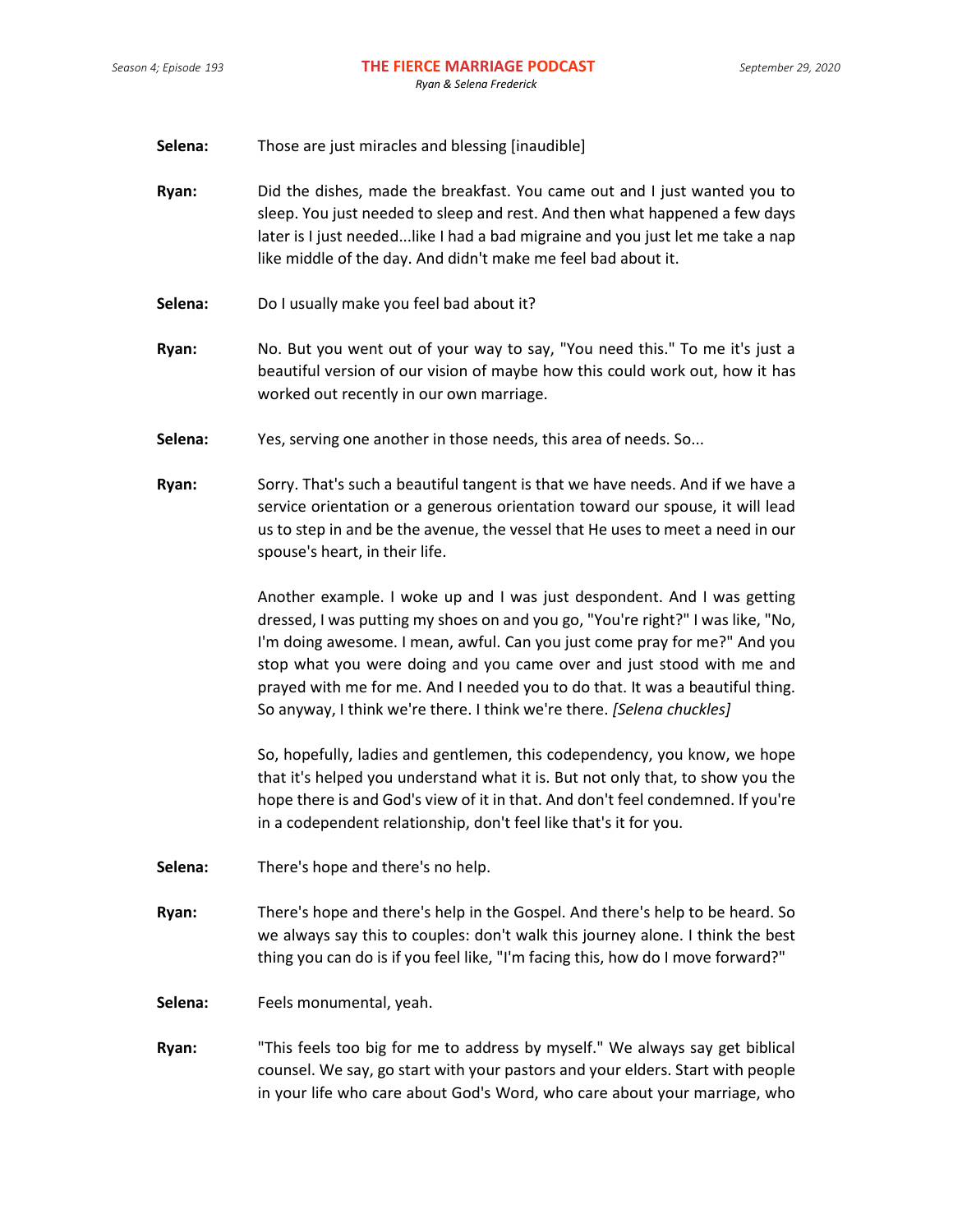are going to advocate for you, and get them to speak into your marriage. If you want to go a little bit deeper and talk with somebody who's got clinical training, then I do recommend counseling. We recommend counseling a lot. And like we talked about early on in this episode—

- **Selena:** We recommend biblical counselling.
- **Ryan:** Yes, biblical counseling. And I do think you can use tools that are quoteunquote, "secular" that are then out considered as a common grace to address with a biblical foundation.
- **Selena:** Yes.
- **Ryan:** Okay. For this series, and this is the third of four parts, we're partnering with faithfulcounselling.com. They've actually been generous to us. They've given us a coupon code for 10% off. It's a monthly thing. I think you can do a video session one time per month—
- Selena: It was super easy to sign up.
- **Ryan:** Very easy to sign up.
- **Selena:** And you go through and kind of answer all the questions. But the cool thing is that you can just schedule it online and show up. It's just...I don't know. It's been a real blessing I think for just the season that we're in.
- **Ryan:** And this is Selena who is not for gimmicks at all. When I brought this to you, you were like, "Oh, great. Another thing that I have to do." *[chuckles]*
- **Selena:** It was a year, people. We took a year interacting with Faithful Counseling.
- **Ryan:** So it's not a gimmicky thing. I feel like the platform gets out of the way. So you can actually just go about your life and then have counseling when you need it. Cool thing is I think you get a weekly session with your counselor. They'll give you tools, they'll give you downloads and things and exercises to go through. But you can also text them throughout the week. And there's unlimited communication you can have via that. You can text them through the app.
- **Selena:** It's really great in terms of licensed professionals.
- **Ryan:** Here's the key. Here's the big caveat—and I'll give you the coupon code here is they're going to walk you through a process of signing up and they're asked all these questions. Make sure you fill all of that out, from a biblical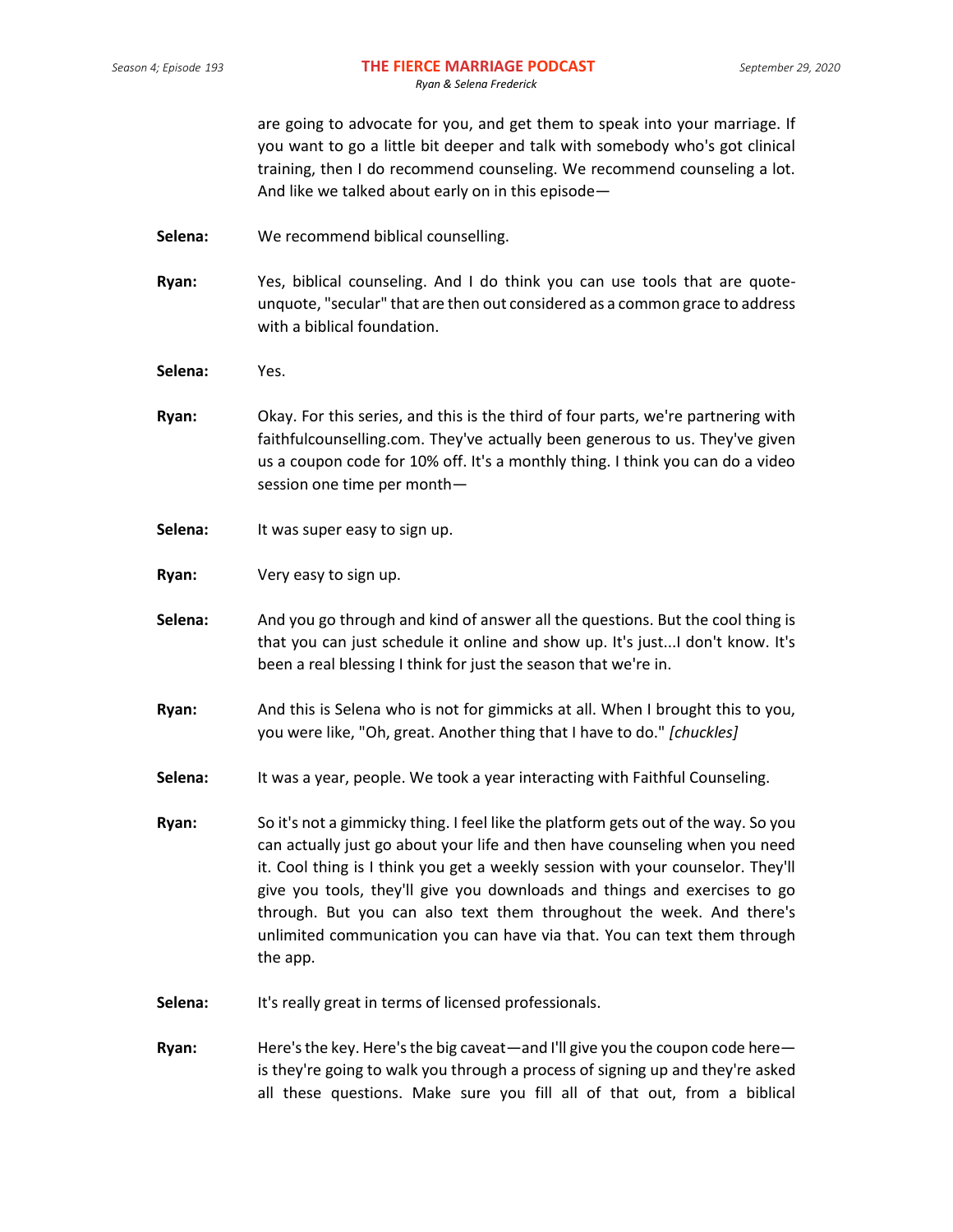perspective. Be very overt about that. And they're going to pair you with the counselor. Make sure they care about God's Word. Make sure they consider it authoritative in your life. That was the one question we asked.

- **Selena:** Yeah, they allow you to ask questions before you have a session with the counselor. And we asked, "What's your view on the Bible?" And she said, "I believe it's God's inherent Word and all the things that we would say."
- **Ryan:** And she goes, "Do you have any more questions?" and we go, "Nope, that's it." [00:50:00] *[both laughs]* Of course that could be said, but not actually true. So you had to make sure to discern your way through this. But anyway—
- **Selena:** And you can switch counselors in between anytime.
- **Ryan:** So to go sign up for faithfulcounseling.com, go to faithfulcounseling.com/FMP and you'll get 10% off your first month. We trust that it will be a useful tool for you. And we're going through it. And we can attest it's been useful for us. All right, let's pray and we will call it an episode.

Lord, thank you for your Word. I thank you for this design that you've given us to be interdependent with each other as a married couple. I pray for a healthy interdependence for the couples, the husbands and the wives listening to this, that they would see your view of it, your model of it, and they would want to fall in line with that too, to fall into form with how you've designed it, Lord.

I also thank you for the giftings you've given to us through the church, that we can be interdependent with the people of God, that we can need one another in a really healthy way. That's a beautiful thing, and it's the way you've designed it. So, Father, I pray that you would bring good counsel into the hearts and minds into the lives of the couples listening to this, the husbands and wives, wherever they're at. May they be filled with the hope they have in you, Christ, and that all the help that you provide, through your Word and through your church. In Jesus' name. Amen

- **Selena:** Amen. **Ryan:** Thanks for joining us, ladies and gentlemen. This episode is— **Selena:** In the can. **Ryan:** All right. As usual, we will see you in a few days. And until next time—
- **Selena:** Stay fierce.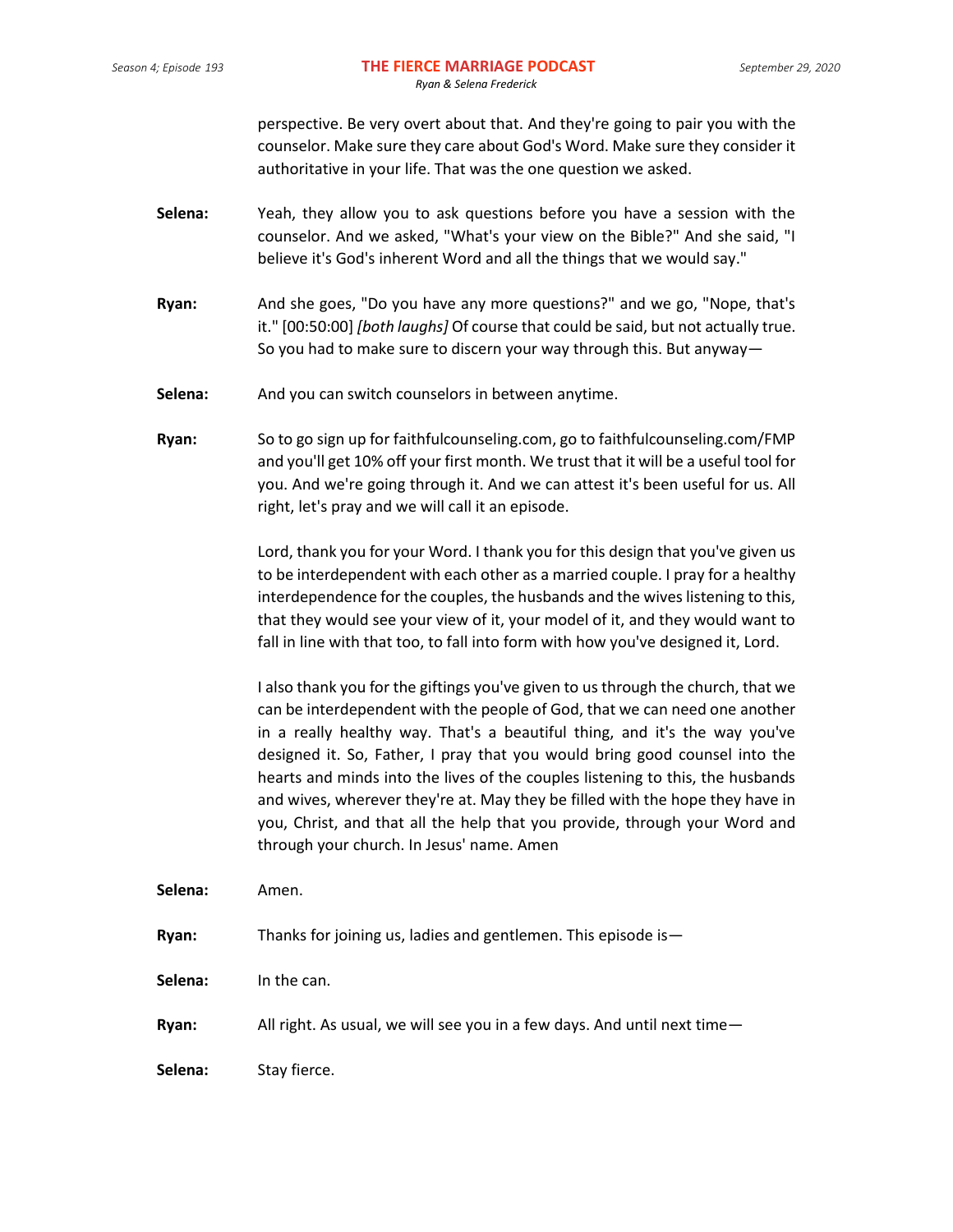# **[00:51:35] <outro>**

**Ryan:** Thank you for listening to the Fierce Marriage podcast. For more resources for your marriage, please visit FierceMarriage.com, or you can find us with our handle @Fiercemarriage on Facebook, Instagram, and Twitter. Thank you so much for listening. We hope this has blessed you. Take care.